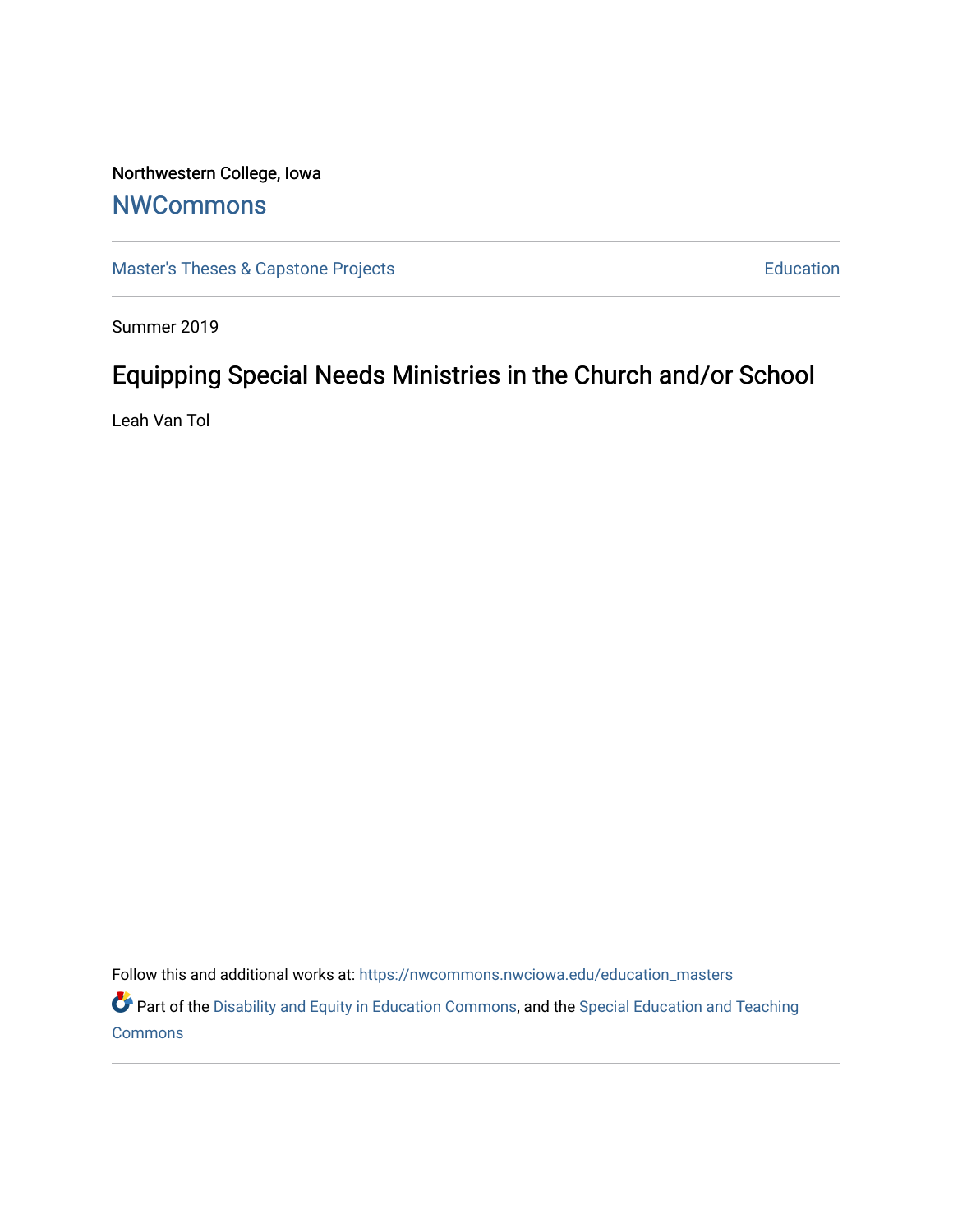Equipping Special Needs Ministries in the Church and/or School

Leah Van Tol

Northwestern College

A Literature Review Presented

in Partial Fulfillment of the Requirements

For the Degree of Master of Education

August 18, 2019

Dr. Sara Waring Tiedeman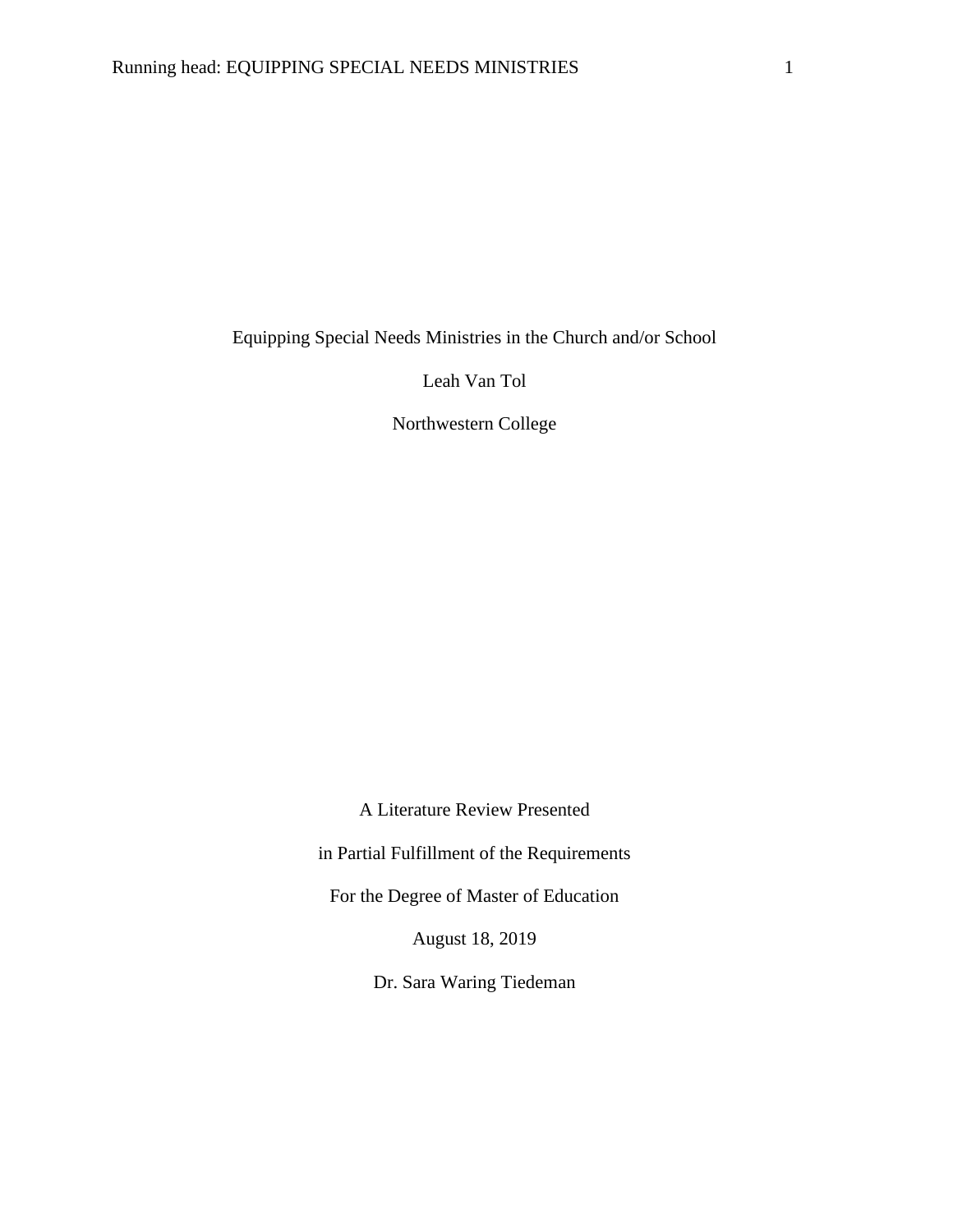### EQUIPPING SPECIAL NEEDS MINISTRIES 2

### Table of Contents

| Abstract                                           | 3              |
|----------------------------------------------------|----------------|
| <b>Equipping Special Needs Ministries</b>          | $\overline{4}$ |
| <b>Review of Literature</b>                        | 5              |
| Inclusion in Church and/or School                  | 7              |
| Role of Educators or Leaders                       | 10             |
| <b>Special Education Ministry Curriculum Needs</b> | 18             |
| Analysis                                           | 23             |
| Application                                        | 25             |
| Conclusion                                         | 29             |
| References                                         | 31             |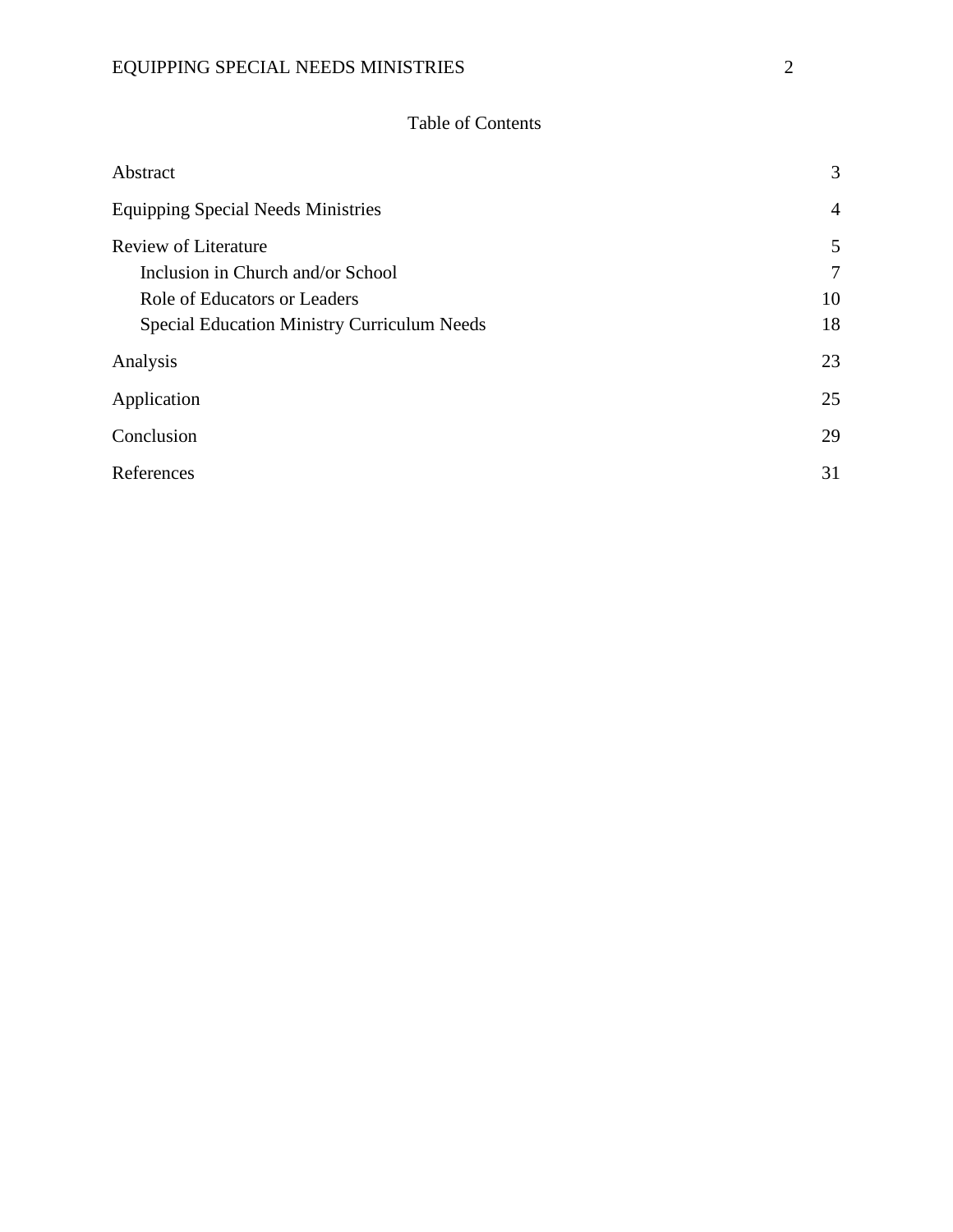#### **Abstract**

<span id="page-3-0"></span>Inclusion of children, teens, and adults with various disabilities within religious settings, private schools, and church is less common than that of a public school or work environment. Inclusion reaches far beyond just invitations to events or places, it requires physical adaptations, attitude changes, and/or environmental changes. This review of literature provides a leader or educator with relevant research as well as how to start an inclusive religious program. It discusses how to include these individuals within the church setting as well as what the role of said leader or educator could or should be. It also provides numerous teaching strategies and curriculum design or ideas a leader or educator could utilize to have the greatest impact on these individuals.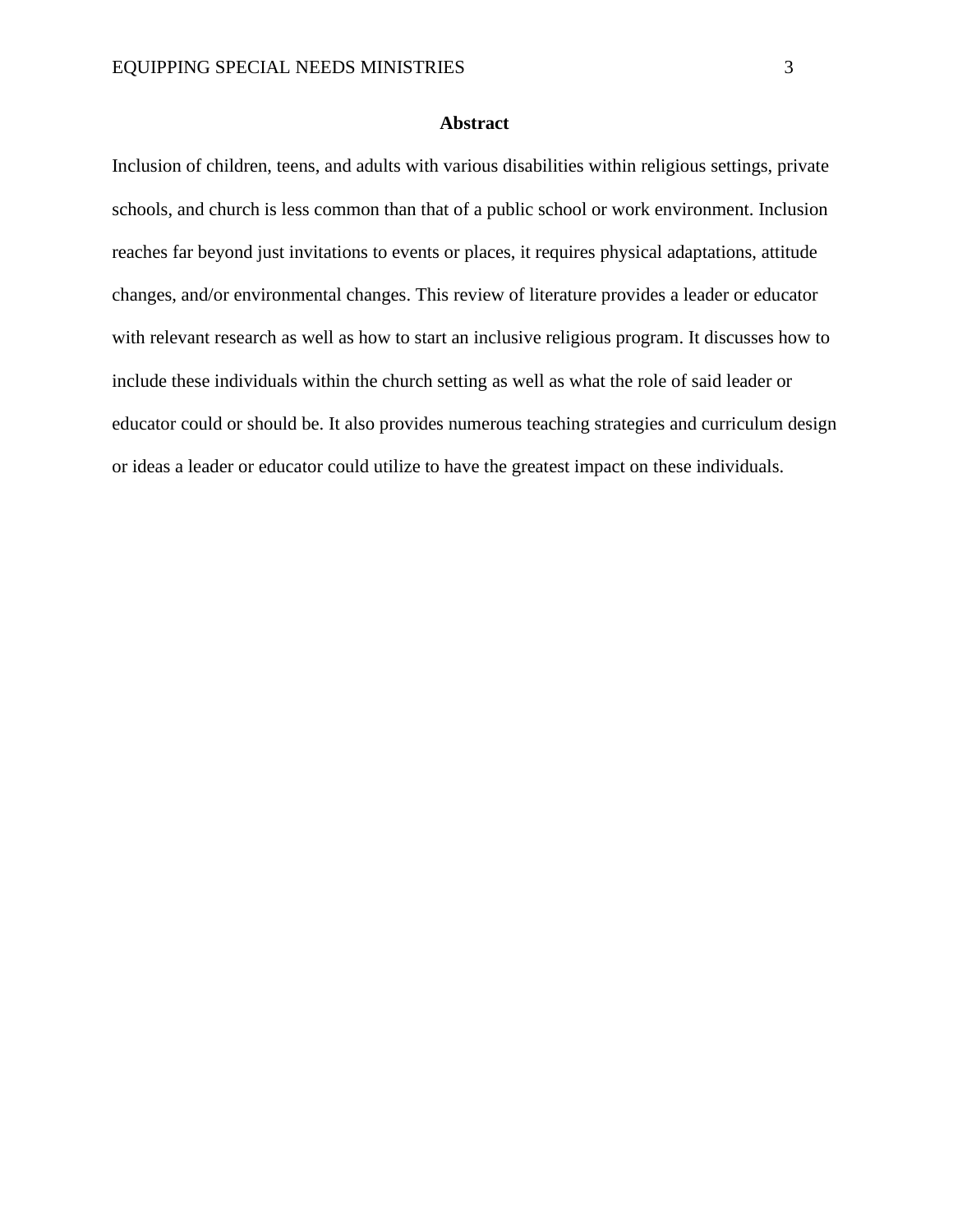#### **Equipping Special Needs Ministries**

<span id="page-4-0"></span>The Merriam-Webster Dictionary defines inclusion as the following: "a relation between two classes that exists when all members of the first are also members of the second". When a public school thinks about the word inclusion, the educators and staff within it will most likely think about how to integrate all their students regardless of race, culture, ability, and age into every aspect of the activities within the building. The act of including those with varying abilities and disabilities is a simpler process for the public school as it has the resources it needs through special education teachers, paraprofessionals, and administrators. However, inclusion must go beyond the public-school walls and into the church or private school because "outside of the school and work settings, church was identified as an important social setting for persons with disabilities" (Irvine & Lupart, 2006, p. 118). In a study about parental perceptions about congregational supports Ault, Collins, and Carter (2013) report, "findings from a recent interview survey of a national cross-section of 1,001 individuals with disabilities or their proxy indicated that people with disabilities (50%) were less likely than people without disabilities (57%) to attend religious services at least once a month" (p. 49). When a church or private school thinks about inclusion, it will most likely think about how little training and resources it has to be successful at including members into their building, in regard to different disabilities. Barbara Newman (2011) states, "I've observed that many persons with disabilities feel more support and inclusion from public schools and government agencies than they do from the body of Christ" (p. 9). The feeling of more support in a public school is because there is a "specialized program and a network of service providers ensuring that each one's individual needs are met" (Newman, 2011, p. 9). So, how does a church or private school change that feeling of less support into a more fully supported member for each member?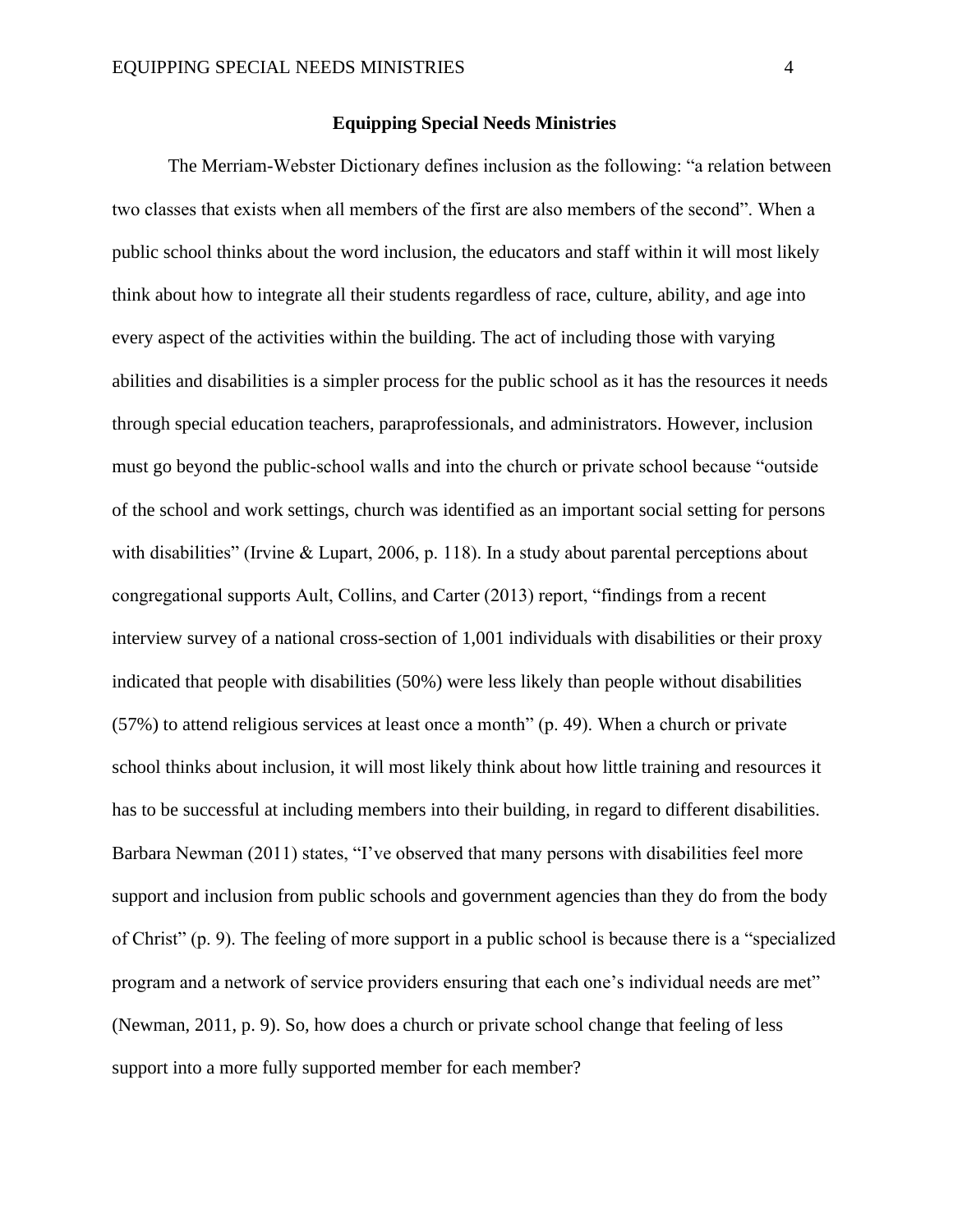While there are several ministries and groups for a church or private school to reach out to for training and materials, do these groups provide adequately for a church or school to know enough to get started? Barbara Newman (2011) shares, "most churches don't set out to exclude or isolate an individual… in different situations, the problem was not a lack of acceptance rather, the church simply didn't know what to do" (p. 9). This is where the role of a ministry leader or educator is vitally important. A ministry leader needs to be able to educate his/her congregation and staff on how to work with individuals with various disabilities because "the Bible completely affirms the worth and value of each individual created by God" (Newman, 2011, p. 16). Behind every leader and the training that leader provides needs to be a guide or curriculum for the leader to utilize, showing that "inclusion is not simply an issue of placement" (Irvine & Lupart, 2006, p. 107). This curriculum needs to be more than just topics to teach and videos for each topic; it needs to include a variety of materials and strategies that a leader or educator could utilize so all people can access the content.

#### **Review of Literature**

<span id="page-5-0"></span>In 1990, the Americans with Disabilities Act was put into place by the United States government with the goal to "prohibit discrimination against individuals with physical or mental disabilities" (Battaglia, 1994, p. 58). This act put together rules for "public services, public and private transportation, telecommunication services and employment" (Battaglia, 1994, p. 58) to follow. "While the ADA does not prescribe any specific accommodation that must be made, it does provide examples of reasonable accommodation" (Battaglia, 1994, p. 58). By implementing these rules, the Americans with Disabilities Act (ADA) is providing citizens with disabilities the same rights as every other citizen through various accommodations and modifications to the environment. One right that citizens with disabilities have is to be included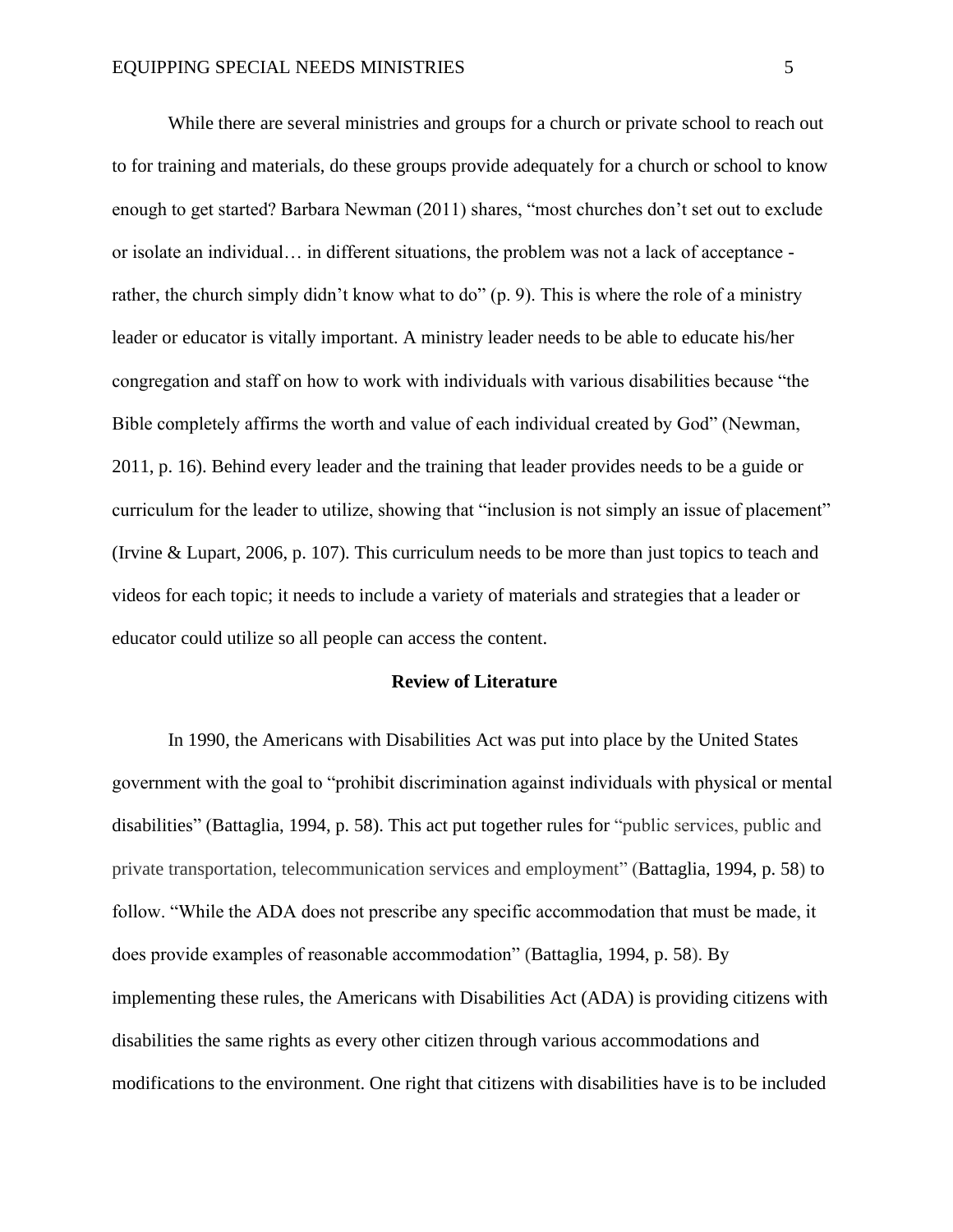and to have access to content wherever they are. This right is more easily met in government run facilities such as public schools, workplaces, and public transportation because such places have access to resources to make them more inclusive. Privately funded organizations can provide general access through accessible entrances, handicap parking spaces, telecommunication services, and many more physical accommodations to the actual building. While ADA does require all publicly funded and privately funded organizations to follow ADA rules, privately funded organizations such as private schools and churches do not always have the resources to provide appropriate access to the content within the organization. Ault (2010) states, "in the area of spirituality and religion, the right to access and be fully included in places of worship may present a challenge for persons with disabilities and their families. Results from several studies indicate that people with disabilities are not participating in religious activities in ways and rates that are comparable to persons without disabilities" (p. 186). Ault, Collins, and Carter (2013) report, "spirituality and religious participation are considered a fundamental human right, there are also well-documented benefits associated with these expressions for people with disabilities and their families" yet "despite these potential benefits, people with disabilities may participate in religious activities substantially less often than people without disabilities" (p. 49). In fact, research shows that "56% of parents of children with disabilities had kept their children from participating in a religious activity because support was not provided and 32% of parents said they changed their place of worship because their child was not included or welcomed" (Carter, Boehm, Annandale, & Taylor, 2016, p. 373). This poses the questions of how do we include people with disabilities in the private school or church, what are the roles of leaders or educators in this inclusion process, and what kind of curriculum or training do these leaders or educators need in order to provide the most access to the content presented in a church or private school?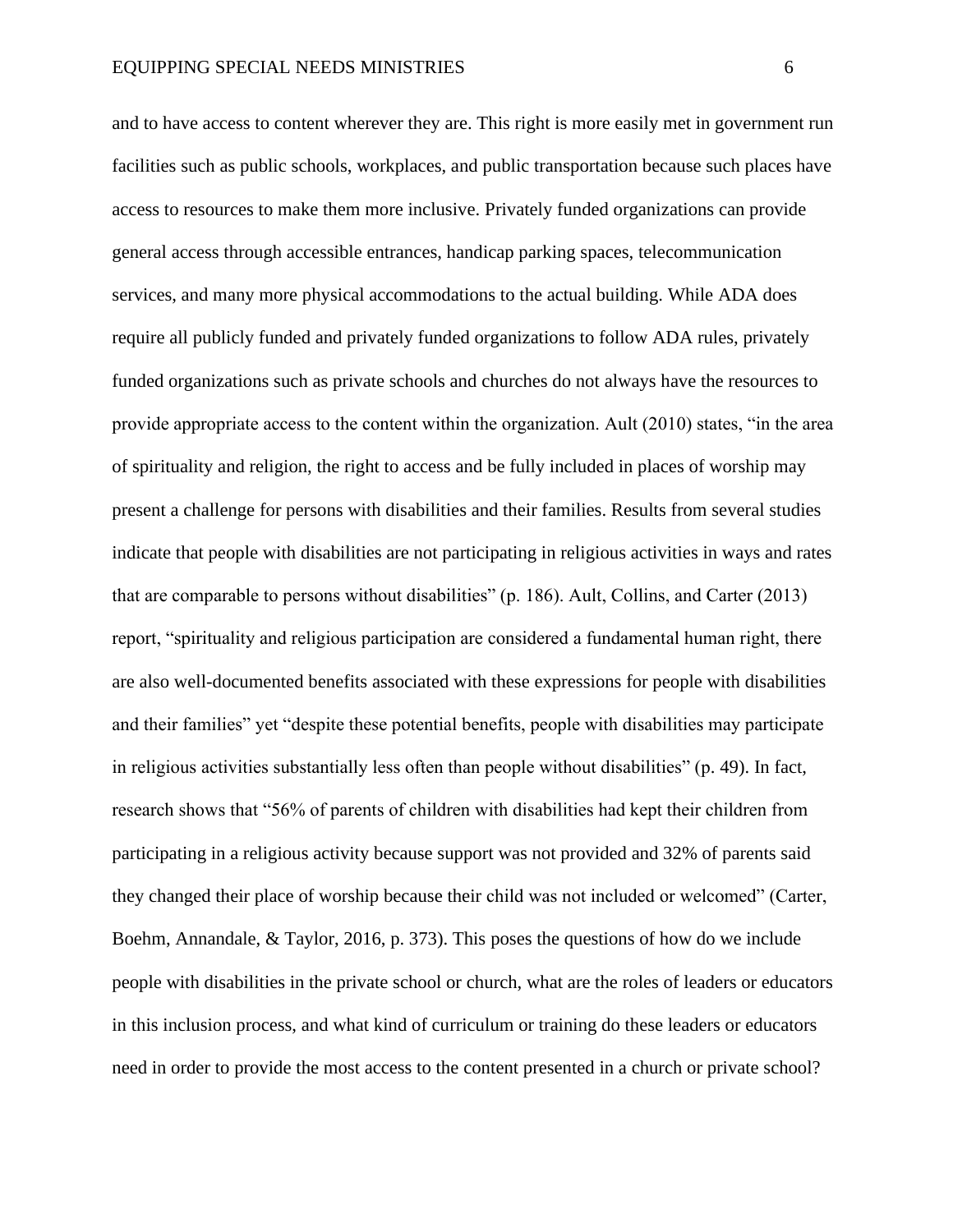#### **Inclusion in Church and/or School**

<span id="page-7-0"></span>Going back to the definition of inclusion which states, "a relation between two classes that exists when all members of the first are also members of the second" (Merriam-Webster Dictionary, n.d.), the first step in including individuals with disabilities into a church or private school is to simply create relationships between both parties. This can be a challenging task for a church or private school because so many people within the building are unsure how to create relationships with people with disabilities; however, "as a church we must not allow fear or uncertainty to rob us of enjoying and delighting in God's gifts to our community. By excluding those in the body of Christ who have a disability, we cheat our faith communities out of some of God's gifts for us" (Newman, 2011, p. 18). It can also be a challenging task for those of different cultures to include members with disabilities. In 1998, King states, "the lack of visibility of African Americans with disabilities as a 'target' population for church outreach may be a function of cultural values, such as the value of African American families to 'take care of one's own'; the tendency to place greater trust and reliance on the extended family structure for support, rather than social service systems; and cultural perceptions of disability that may include avoidance of public exposure of a disabled family member" (p. 37). For people with disabilities, "those with established friendships are more likely to have positive self‐esteem, a sense of belonging, better communication skills, better emotional functioning, positive coping strategies, improved problem solving ability, a strong sense of self, a better grasp of life skills, and reduced behavioral outburst" (Irvine & Lupart, 2006, p. 108). Having simple relationships with those with disabilities not only benefits the church, but also is a benefit for these individuals.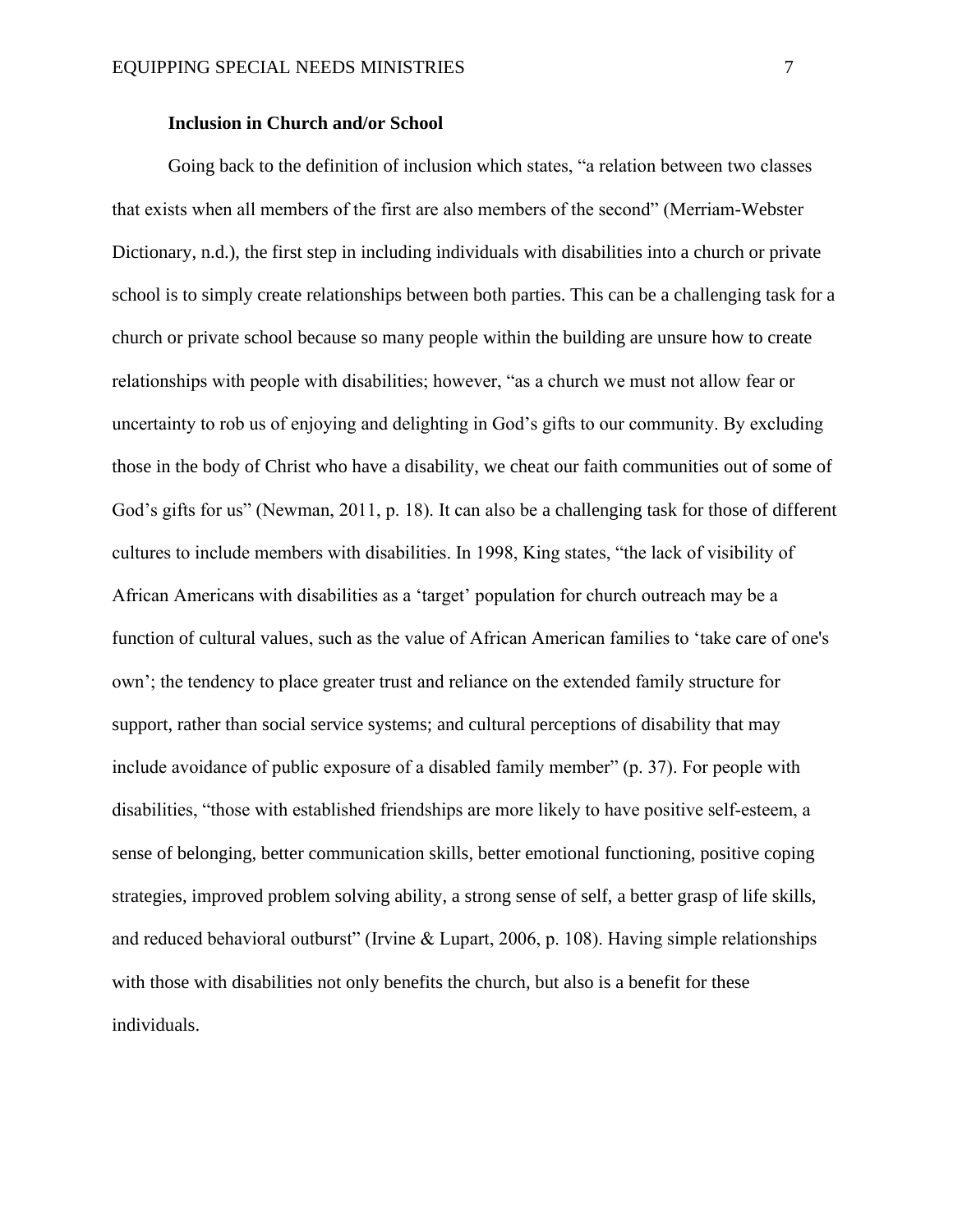One of the first steps a church or private school needs to take in including those with disabilities is to look at how accessible the physical building is that these individuals will be entering. Haythorn (2003) states "simply welcoming people with disabilities into a congregation is not enough, often because the structure of the congregation is inaccessible" (p. 344), so a church or private school needs to look at how to make everything they do accessible to those with disabilities. "Accessibility extends beyond entryways to worship spaces and classrooms, to bathrooms and communion rails, to social halls and kitchens, even to playground equipment and parking lots. Door handles and door widths are often overlooked, as are the angles of ramps or the surfaces over which someone must move with a wheelchair or walker. Braille and large print editions of hymnals and bibles as well as sign interpreters and amplification devices are important modifications congregations can make. Some members may complain that no one in the congregation currently has need of those supports, but the complaint begs the question as to who has not come because the support wasn't made available" (Haythorn, 2003, p. 344-345). Because "without provision of essential adaptations, an individual with disabilities may become isolated" (Irvine & Lupart, 2006, p. 108). When thinking about the various accommodations a church or private building would need to make, it would be vital that a leader or educator would take on the role of assisting in making worship and the building more accessible for all. While "specialized services and physical supports are necessary components for successful inclusion, these alone may not be sufficient. Often, additional informal supports such as friendships and other social relationships are required" because "social relationships and interactions are critical to the emotional, social, and physical well-being of individuals with disabilities" (Irvine & Lupart, 2006, p. 108), which would be an important piece to a ministry leadership role in finding and fostering those needed relationships.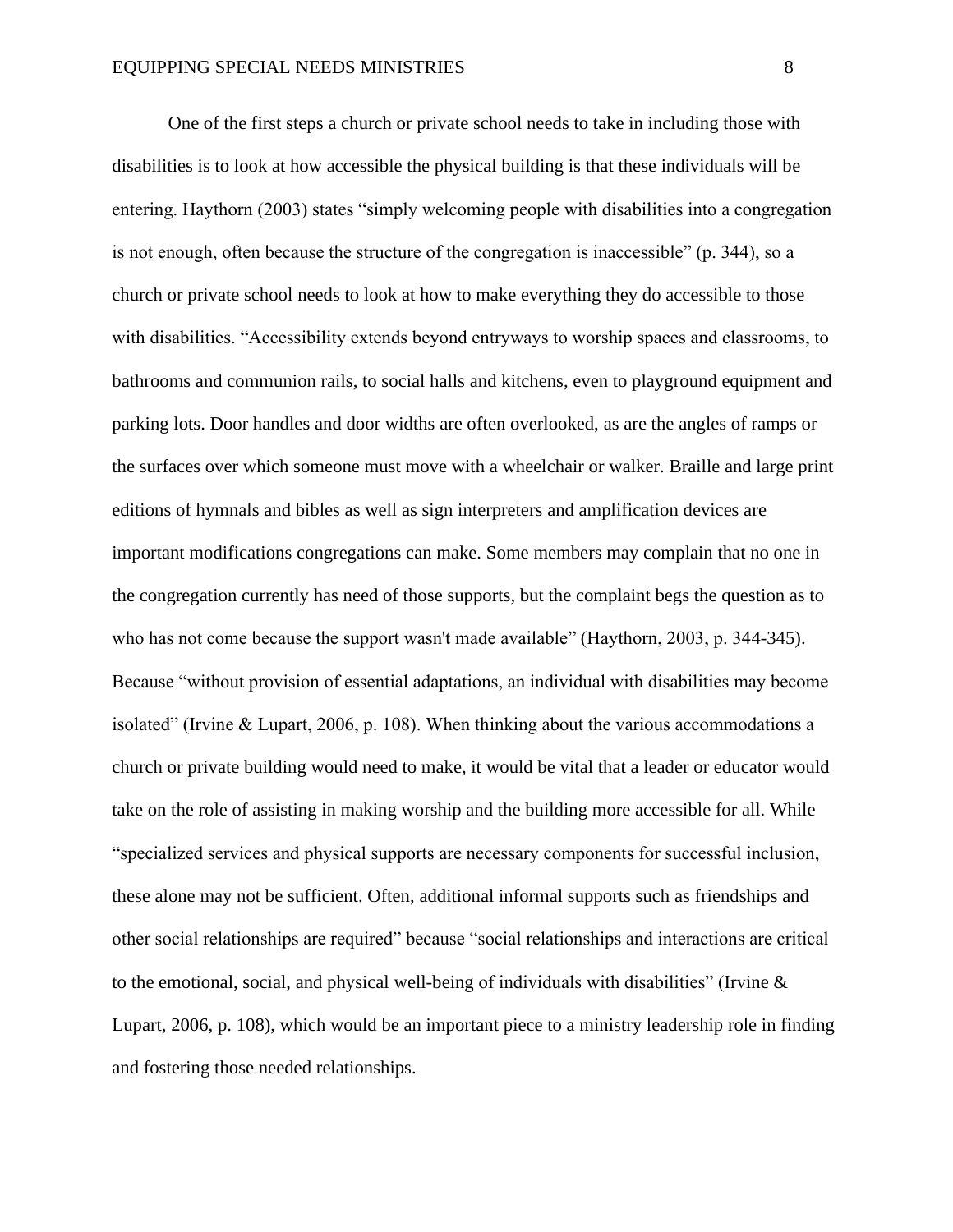Martha Bess states, "in many ways, the structural and physical accommodations that a church makes in order to be hospitable are the 'easy' tasks. Greater challenges face congregations when they work to shape their worship, education, and mission practices in ways that engage the gifts of all" (Haythorn, 2003, p. 344). One way to include individuals and their gifts is so provide opportunities to people with disabilities to serve within the church or private school. In 1998, King stated, "providing an opportunity for church members with disabilities to serve as fully - included resource persons for the congregation - rather than being treated as pitiable objects or as heroic symbols - would be a major step toward dispelling myths and creating a more inclusive climate" (p. 45). Opportunities for people with disabilities within the church could include being an usher, greeter, a member of the praise team, or many other jobs the church asks its members to complete weekly or daily. "In finding areas of service, take into account the abilities and interests of the individual" (Newman, 2011, p. 56), which is where the importance of having relationships comes into play because the congregation got to know each individual and is able to ask which job or service sounds best to them. Haythorn (2003) states, "relationship and hospitality go hand in hand, for when we know the members of our congregations and welcome them as they are, we can also plan and prepare for their full participation" (p. 345). By providing opportunities to serve, people within the congregation will begin to cultivate relationships with one another, which will lead to a more inclusive environment for all. Collins, Epstein, Reiss, and Lowe (2001) state "although intentions may be good, the religious community sometimes engages in practices that result in segregation, such as having separate classes for persons with disabilities, furnishing modes of transportation not used by people without disabilities, or setting aside a special seating section of the worship service for people with disabilities" (p. 56). It is important for a church or private school to be aware of how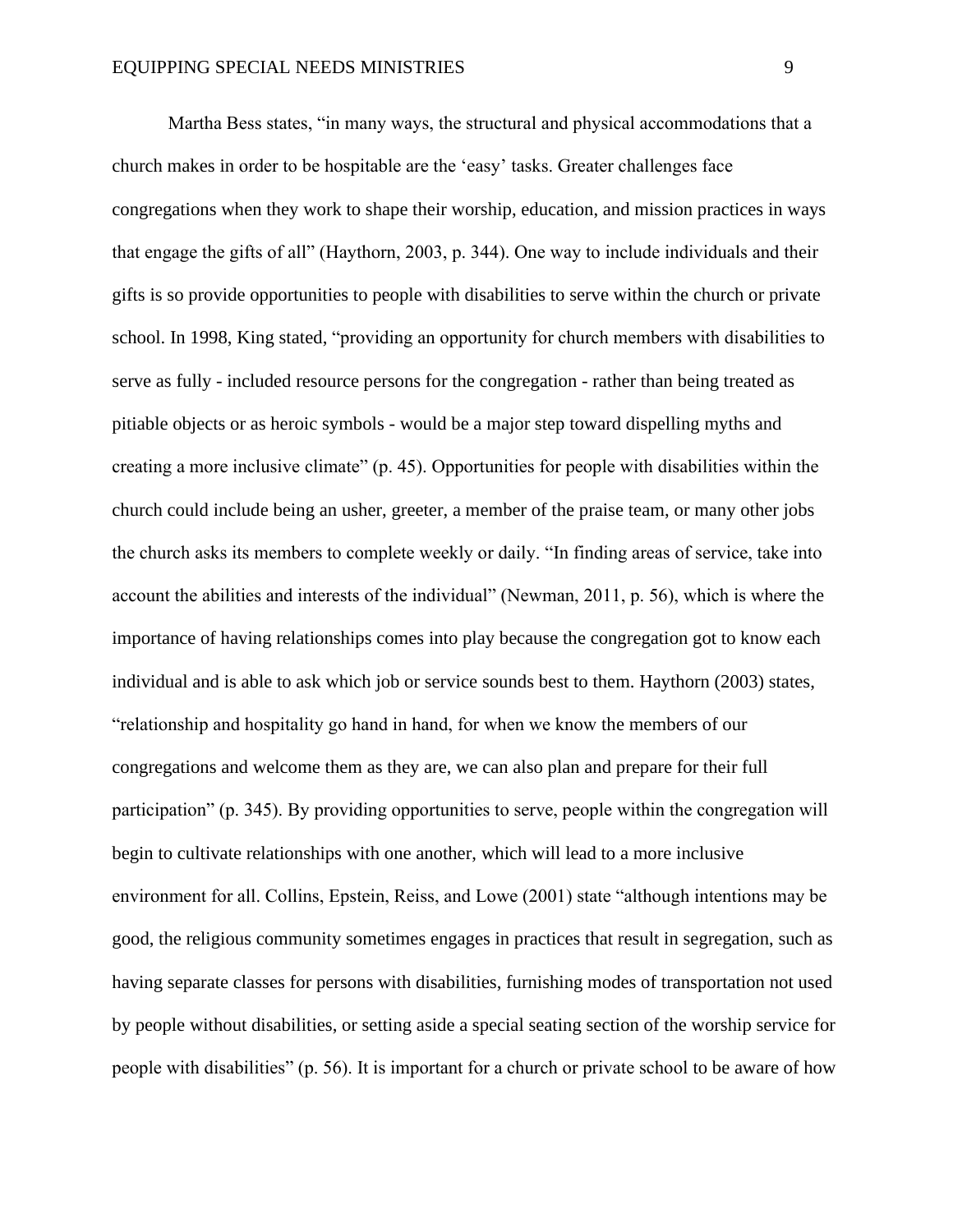they are including these people within the building and in which positions they may be serving within the building. By serving alongside and with individuals with disabilities, members of a church or school building are also fostering relationships and creating an inclusive environment for all.

#### **Role of Educators or Leaders**

<span id="page-10-0"></span>The role of an educator or ministry leader is an incredibly important role because they set the tone for how families view inclusion within the church, how the church or school body views inclusion, how the volunteers and ministry function, how persons with disabilities feel, and so much more. In 2001, Collins et al. report, "just as a successful transition to the work community is a goal of the school system, the goal of religious education programs should be the successful transition of students with disabilities to the religious community. Thus, teachers in religious education programs should work with families to involve their children in activities like church choirs, mission experiences, scripture or book study groups, youth groups and activities, and volunteer activities that result in interactions with members of their faith that can continue into adulthood" (p. 57). Family involvement is an important first step for leaders or educators to establish when beginning a ministry in the church or classroom in the school, especially for school aged children. Carter, Boehm, Annandale, and Taylor (2016) report that "potential supports that may be valued by these families include respite care, spiritual counseling, individualized supports within worship services and religious education, and programmatic adaptations and accessibility" (p. 373). Involvement with the family is not only important for the student or adult, but "family involvement in the religious community may be especially advantageous because it offers a support group for the family, as well as opportunities for inclusion in its activities" (Collins, Epstein, Reiss, & Lowe, 2001, p. 53). Additionally, this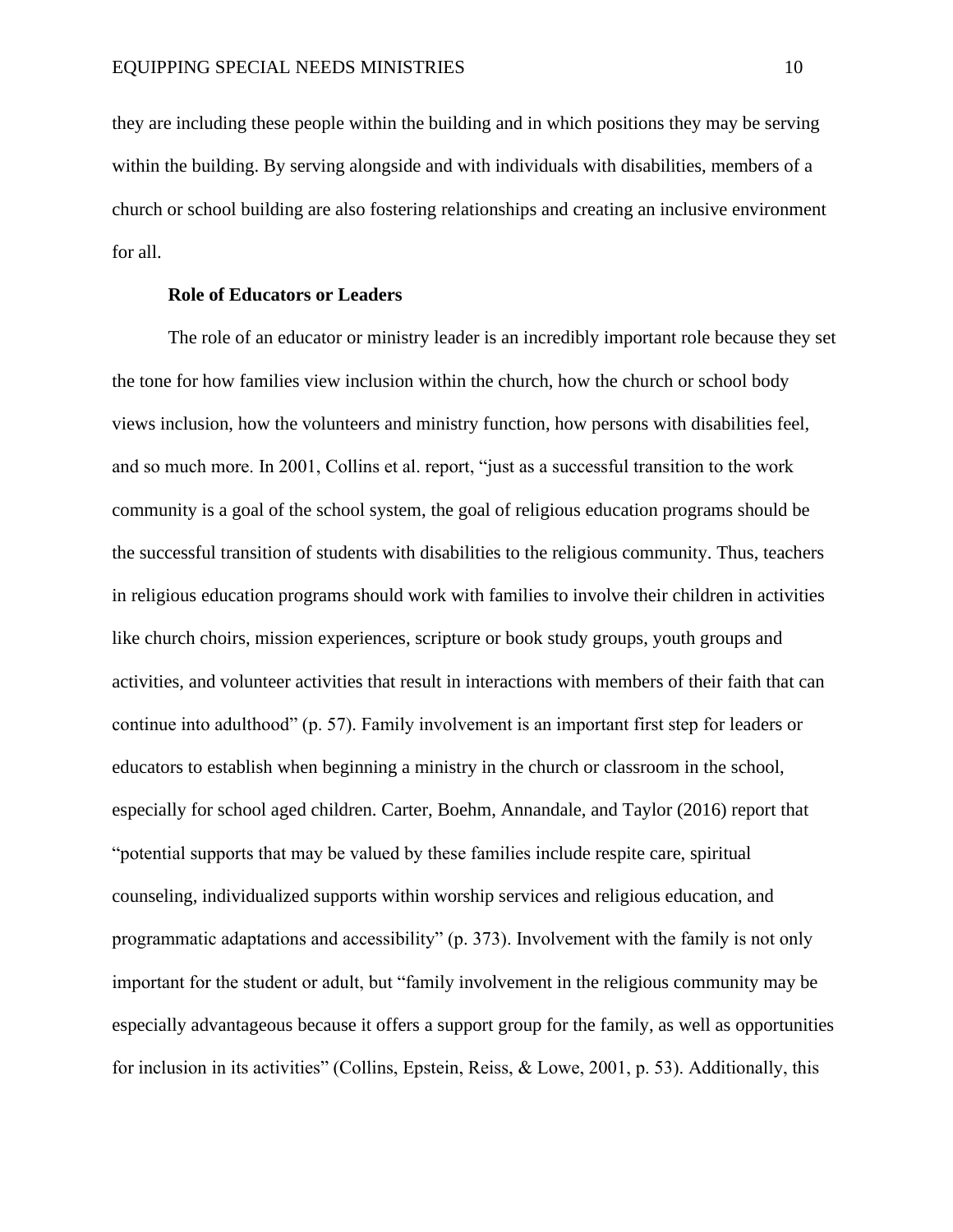type of inclusion helps provide a family with a way to "mediate the stress of parenting a developmentally disabled child" (King, 1998, p. 37) and "help them cope with their [child's/sibling's/own] disability" (Specht, King, Willoughby, Brown, & Smith, 2005, p. 52). However, "the considerable diversity in parental needs...should challenge congregations to avoid a one-size-fits-all approach to supporting families and instead consider avenues for individualizing their efforts to meet felt needs among the individuals and families present within their community" (Carter et al., 2016, p. 385). Because each individual has differing needs, a family will also have differing needs for support. When a leader is providing a large group or a small group training, it is important for that leader to emphasize that each person and family are different, so they will need varying supports. Families are also often an individual's biggest advocate, so they can be an incredible resource for both a program and for other families. An individual's family can help provide training, be listening ear, or be an advocate in the community; which shows the importance of a leader or educator building relationships with the families of individuals they will serve.

In 2013, researchers Ault, Collins, and Carter conducted various interviews with parents who had a child that lived with a disability and the supports that they received from the congregation for their children. Within their research they found that far fewer individuals with disabilities were attending a formal church service because parents "perceived that congregational staff were not competent or held negative attitudes toward including their children, the formality of worship services might set the occasion for their children's behavior to disturb others, training provided to congregation members was inadequate, and the groups in which their children were included were not age appropriate" (p. 49). The researchers found that when congregations recognize "the need and desire of families to participate in their faith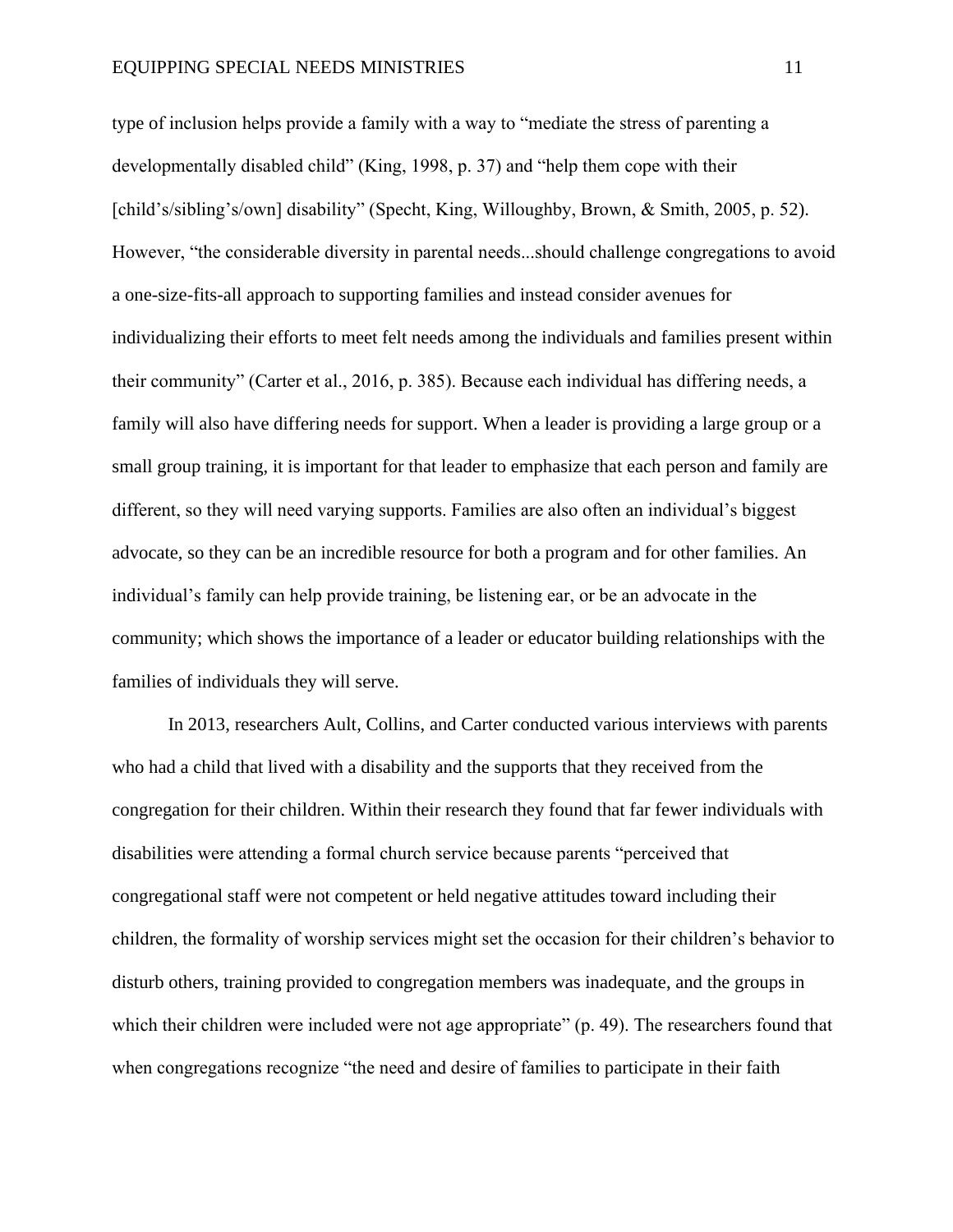communities, the benefits that such expressions hold for both them [parents] and their children, and the right for people with disabilities to make choices about their spirituality and religious participation, it is essential that people with disabilities have the supports and opportunities to be included into their faith communities to the extent they wish to be" (p. 49). The parents interviewed for this research and the researchers conducting these interviews looked towards what a school does for including all people.

Recommended educational policies and practices emphasize the importance of ensuring that children and youth with significant disabilities have access to the same range of opportunities available to their peers without disabilities and are provided the opportunities to make their own choices and to set their own goals regardless of their disability. Within congregational contexts, adopting this same principle should lead to individuals who are provided the opportunity not only to participate in activities others have deemed as appropriate for them, but also to participate in those activities they personally prefer (Ault, Collins, & Carter, 2013, p. 57).

Activities within the church that these individuals could participate include children's messages, youth groups, Sunday school, missions' trips, and other service opportunities within the church. "Although some parents reported their faith community was a place of acceptance for their child, a similar number of families indicated their children were not accepted and lacked the support needed to participate fully in religious activities" (p. 49). As a leader or educator for a special needs' ministry, it is important to interview and connect with families, to know what supports work best for them, and to work alongside families to best support their individual needs. It is important work to mend the gap between separation and inclusion.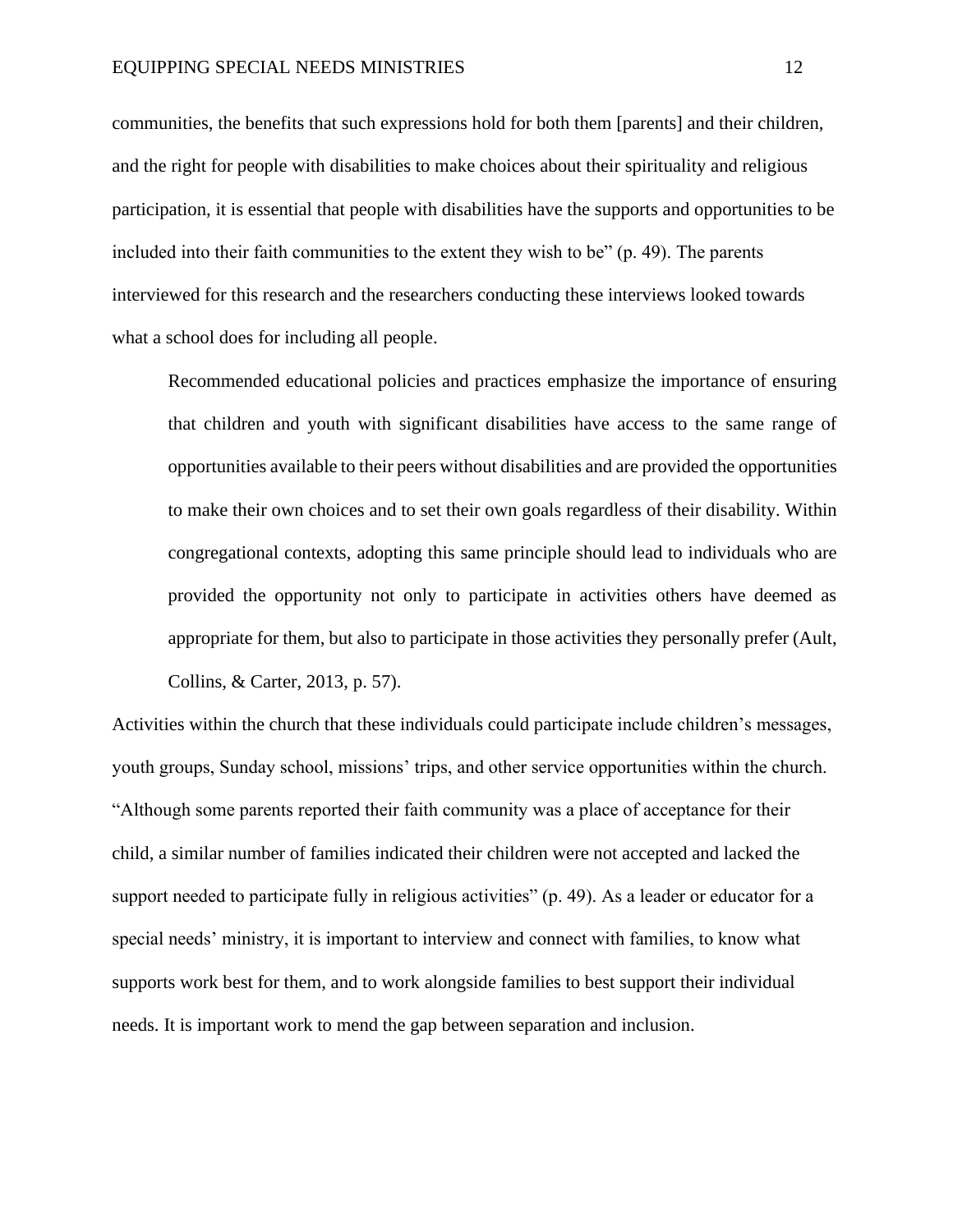Just as family involvement is important, so is the individual's involvement in his/her education or worship. Ault (2010) states, "participation of an individual in spiritual or religious aspects of life has the potential to affect the quality of life in terms of emotional well-being, physical well-being, interpersonal relations, personal development, self-determination, and social inclusion" (p. 177), which are all skills individuals with disabilities tend to need to work on to be successful within the community that they are in. "Educators and clergy should not be afraid to ask people with disabilities what might be helpful for them and what they find most meaningful. As we come to know those with whom we serve, we can adapt and imagine ways of sharing the Story in ways that transcend words, that invite new insights, and that make room for all worshippers" (Haythorn, 2003, p. 345). By including the person in the discussion of how they want to be involved they will "be able to self-determine if this is an area that is important to them and be allowed the opportunity to participate to the extent they desire (Ault, 2010, p. 177), just as a typically developing student would get to choose. Additionally, "persons with developmental disabilities who experience inclusive settings are the most competent informants on this topic" (Irvine & Lupart, 2006, p. 111) so they should be sought out to share experiences of what may or may not have been successful in their past.

Trace Haythorn interviewed a religious educator named Martha Bess who was an advocate for religious education for those with different disabilities. In the interview with Martha, Haythorn (2003) stated, "she doesn't expect the community to know how to respond on their own. As an educator within the congregation, she believes a part of her role is to give prophetic voice as the congregation works to make room for people with disabilities" (p. 343). It is important for the educator or ministry leader to know that they are going to be the biggest advocate for inclusion within the church and private school. As an educator, "Martha Bess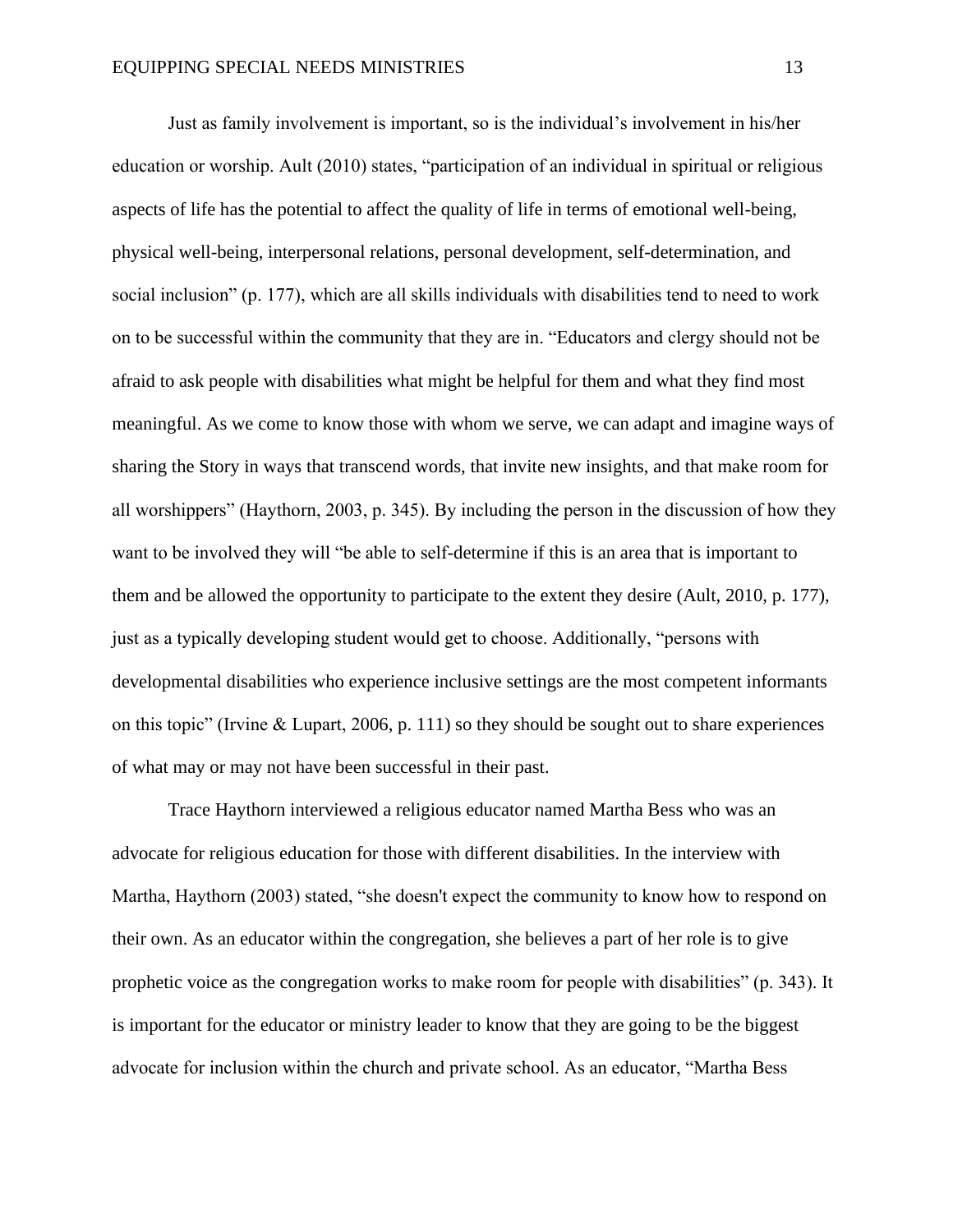understands her responsibility is to be available to help creatively and imaginatively adapt the plan to meet the changing needs of the child, the family, the class, and the church" (Haythorn, 2003, p. 342). One important way leaders can incorporate inclusion into their ministries is the option to "adopt the policy that all students with disabilities are included in classes that serve students of the same age. This enables children to form friendships in the religious education program that may carry over to activities (e.g., school, sports) outside of the religious community" (Collins et al, 2001, p. 53). By adopting a policy or idea like this, the leader or educator is also providing "learning and social opportunities for their children in natural settings" (Ault, 2010, p. 177) as well as ways for inclusion within the building to grow through children.

Another important role of the leader or educator is to provide training and materials to volunteers that will be helping within the classroom or ministry. "Because religious education programs often depend on volunteers to teach classes to children, teachers in religious education programs may or may not have a background in education or experience with children with disabilities" (Collins, Epstein, Reiss, & Lowe, 2001, p. 53), so it is important for leaders or educators to take the time to educate, train, and set expectations for the ministry or classroom. Training can look different for each community and leader, but it is vital to a successful ministry and integration for people with disabilities. Carter, Boehm, Annandale, and Taylor (2016) report,

we were struck by the strong affirmation parents gave to more general investments in congregation-wide disability awareness efforts (i.e., more than 70% of families considered this to be somewhat to very helpful). Barriers of knowledge and attitude have long been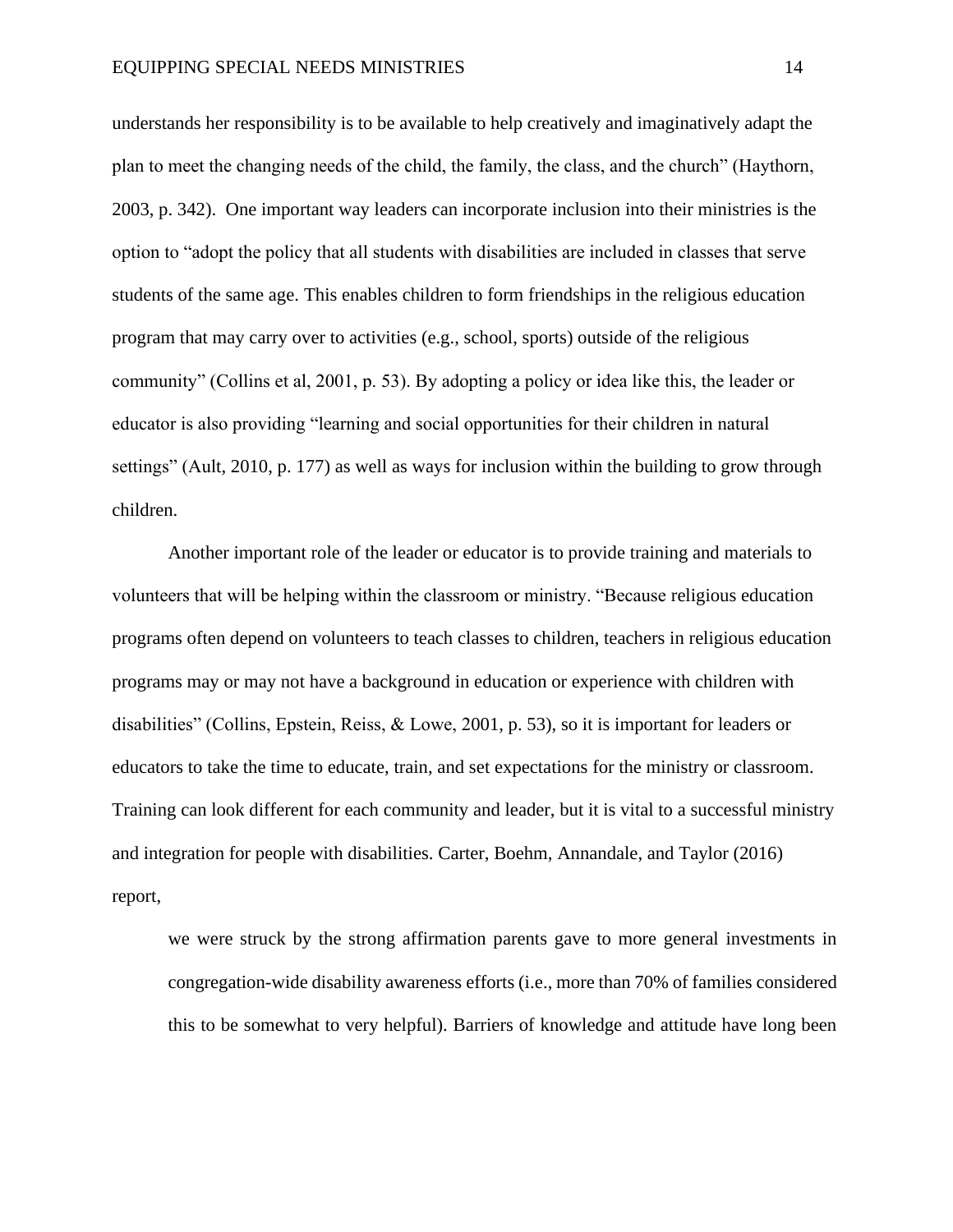cited as principal impediments to the inclusion of people with disabilities—both within congregations and in other school, work, and community settings (p. 384).

Volunteers and the community can be trained through lectures, hands on activities, and through outside speakers at the beginning of the ministry or inclusion movement but a leader will need to provide continuous training for the volunteers to ensure the program's success in the building. Because family involvement is such an important piece to a ministry or religious education program, a leader or educator may turn to the family for specific training on their child and/or general training on children with disabilities as a training option.

In 2003, Michael Foster did a study within his own church on how to include those with disabilities in worship, in Sunday School, in small groups, and the general life of the church congregation. He first started with inviting people to the services through various agencies, group homes, and caregivers he had met. Immediately afterwards, he held training sessions for volunteers within the church who wanted to help with including those with disabilities into their worship time. He states,

my main intention with the [training] sessions was to ensure that when a person with a learning disability (and his or her carer) attended a church service, a member of the congregation who had attended one of the training sessions would be able to sit with them and help them find their way through the service with confidence, or help in other ways, for example, by making them a cup of coffee (Foster, 2003, p. 17).

With adequate training through multiple sessions, he noticed that the people within the congregation seemed more willing and apt to sit with their visitors. This one example shows the importance of training members of the congregation or volunteers in the ministry as it created a more inclusive environment within the worship service and church congregation.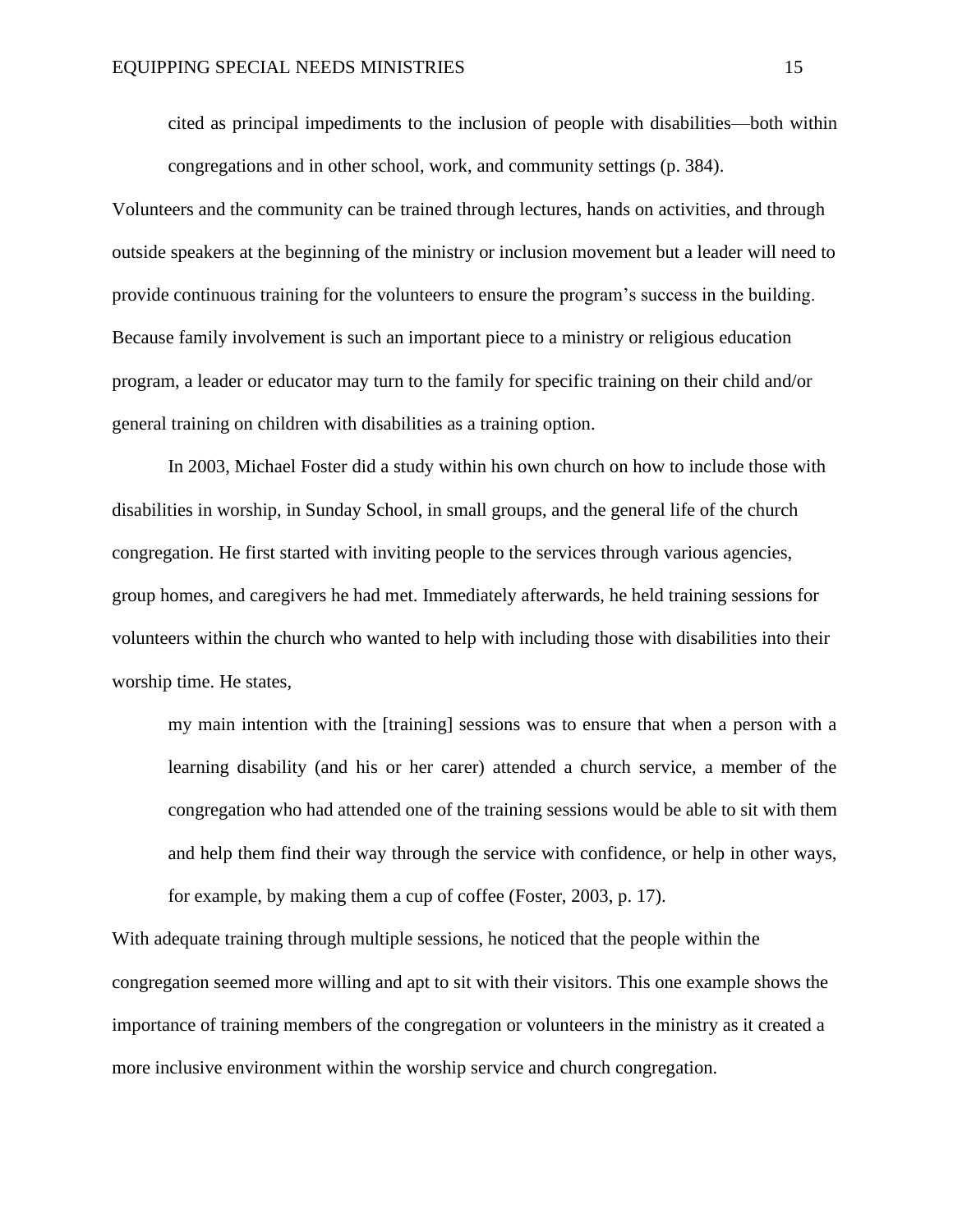An important part of providing adequate training is knowing the people that will be served and if a student struggles with behavior management. A leader or educator may have a student or adult with difficult behaviors enter the doors, so it is important to have a plan in place to best meet the individual's needs. First, a leader needs to "find out what behavior plan is already in place" and then "visit and observe an environment where that plan is working well" (Newman, 2011, p. 80). It will be important for the leader to know the plan well and to see it being carried out in different environments so that it is consistent, and the individual knows what to expect. After learning about and observing the plan, a leader should train the volunteers "until all the volunteers feel comfortable and equipped for their task" (Newman, 2011, p. 81), which can take some time for certain volunteers. Next, it might be important for a leader or educator to "invite someone who already works effectively with the individual in another setting to attend the church with him or her for a few weeks" (Newman, 2011, p. 81) as this individual will be able to help problem solve any issues and be a model to volunteers working with the individual. Lastly, in regard to behavioral issues, it would be important for the leader, family, and church leadership to have another plan in place should the individual's behavior escalate. In their discussions with parents, Ault, Collins, and Carter (2013) reported that "some individuals on the autism spectrum can exhibit challenging behaviors (e.g., not sitting still, making noises), it may be that faith communities are uncomfortable with or untrained in working with those individuals, resulting in parents not feeling the support of the community" (p. 58). As a leader or educator, it will be vital to get as much information from the individual's family or caregiver to help make the individual as successful as they can be in the religious setting, then train volunteers how to best work with that individual.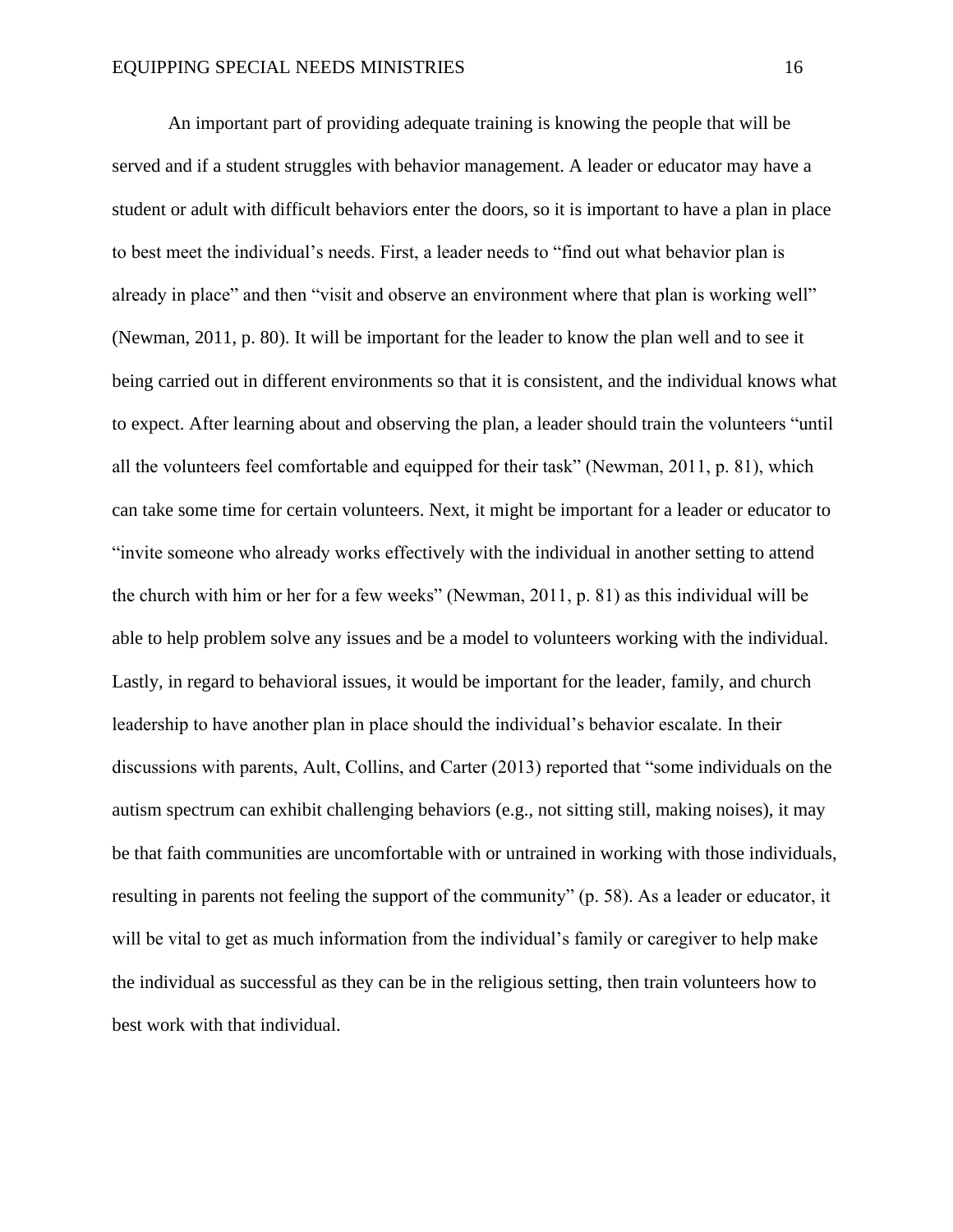Another training option for a ministry leader or educator is to reach out to the students' teacher(s) and/or caregivers for additional information on how to most successfully include the specific child in worship, Sunday School, and the church congregation/building as a whole. "Many special education teachers, paraprofessionals, related service providers, and other school staff are themselves members of faith communities. Their knowledge about the needs and experiences of families could provide a catalyst for their congregations to consider new—or better—ways of supporting families already involved to their faith community" (Carter, Boehm, Annandale, & Taylor, 2016, p. 387). "Both private and public-school staff are generally eager to share information that will enhance a child's experience in worship and church education" (Newman, 2011, p. 33). These teachers may "share insights and techniques they've found helpful" (Newman, 2011, p. 33) for both a specific individual or as a whole. When educators share information and strategies that they have found useful for the specific student, it "could enable congregations to design modifications or supports for a child that enable more active participation in religious education programs, worship services, or other congregational activities" (Carter, Boehm, Annandale, & Taylor, 2016, p. 387). However, "to be able to effectively deliver these services, special educators must be informed about the topic" (p. 177) of religion or spirituality. Educators will be less effective if they do not know anything or much about this area. Additionally, it might be helpful for the leader or educator to reach out to those either within the congregation or with a background of special education to assist in providing training, leading a group, volunteering, and/or adapting materials for the ministry or classroom as these people will be able to provide helpful strategies and tips that they have utilized in a more general sense. "Professionals committed to opening up the full range of community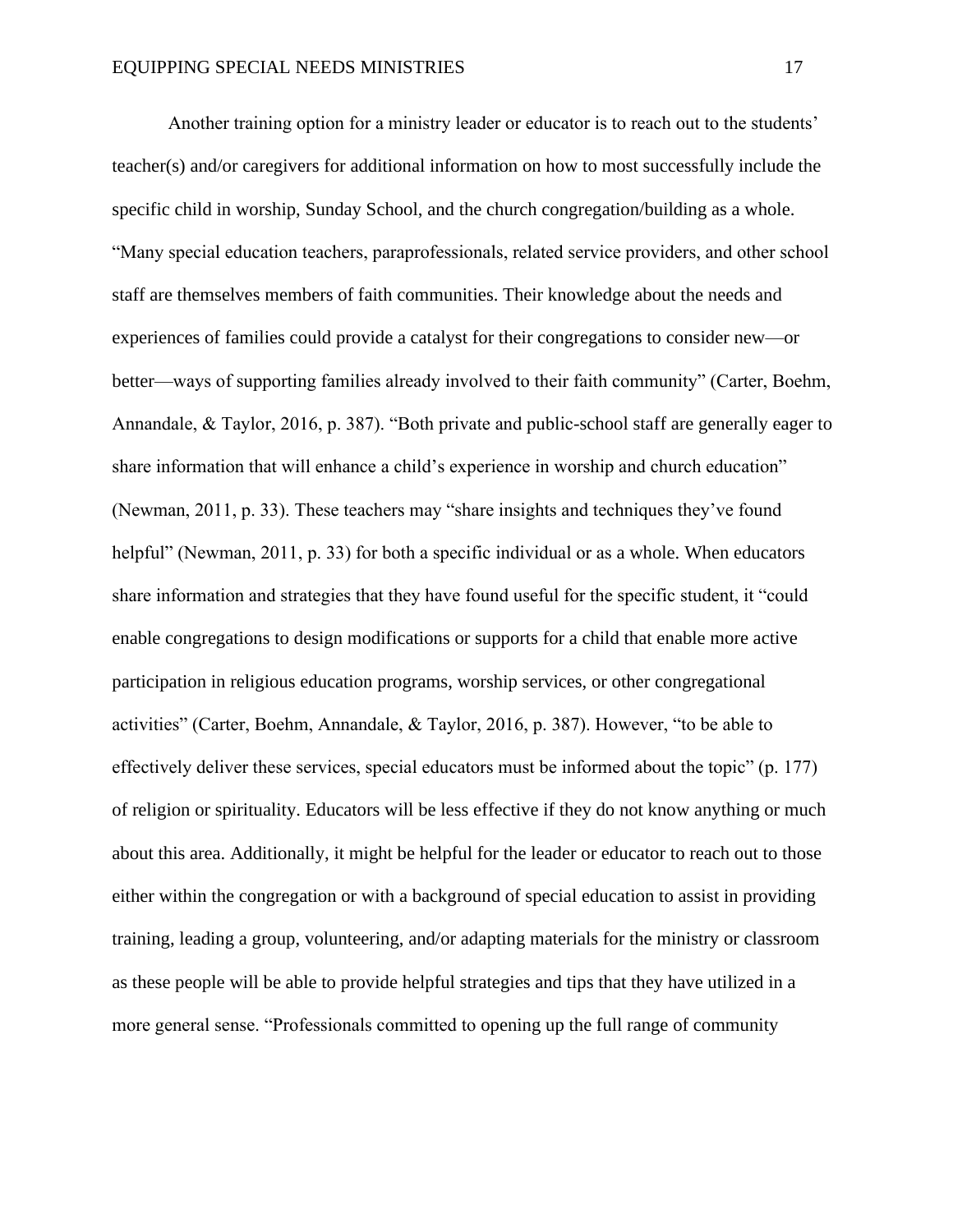opportunities for their students can serve as powerful advocates in support of inclusion in all aspects of life," (Carter et al., 2016, p. 387) including religious education.

#### **Special Education Ministry Curriculum Needs**

<span id="page-18-0"></span>When people with disabilities are included in the church or school and when leaders or educators know their roles, it is important to provide access to the content shared in church or lessons. Collins et al. (2001) state, "all children should have equal access to full inclusion in religious education programs, regardless of their faith or their disability" (p. 53). While there is no one correct way to provide this access, as each person is different and will need different supports, there are many widely known strategies and supports that a ministry or classroom can put into place as a starting point to provide access. Access to content also starts with a curriculum that leaders or educators can use and has a variety of strategies and materials to make their ministries most successful. A curriculum for special education ministries needs to be adaptable for the variety of disabilities a church or school might encounter, and the curriculum needs to be age appropriate for which ever age group it is serving.

A church or private school will encounter a wide variety of disabilities, both high incidence disabilities and low incidence disabilities, when they open their doors for inclusion of all. For children, teens, and adults with a high incidence disability such as Attention Deficit/Hyperactivity Disorder, a curriculum usually does not need to be adapted as much to provide access. Teachers or leaders can use strategies such as "presenting the content of each lesson in a way that is meaningful and shows application to everyday life", "using a hands-on approach… present lessons through oral presentations; activities that center on art, music, and drama; and physical activities and games", and "brainstorm multiple ways to reach the same outcome" (Collins et al., 2001, p. 56). Not only do these strategies enhance the understanding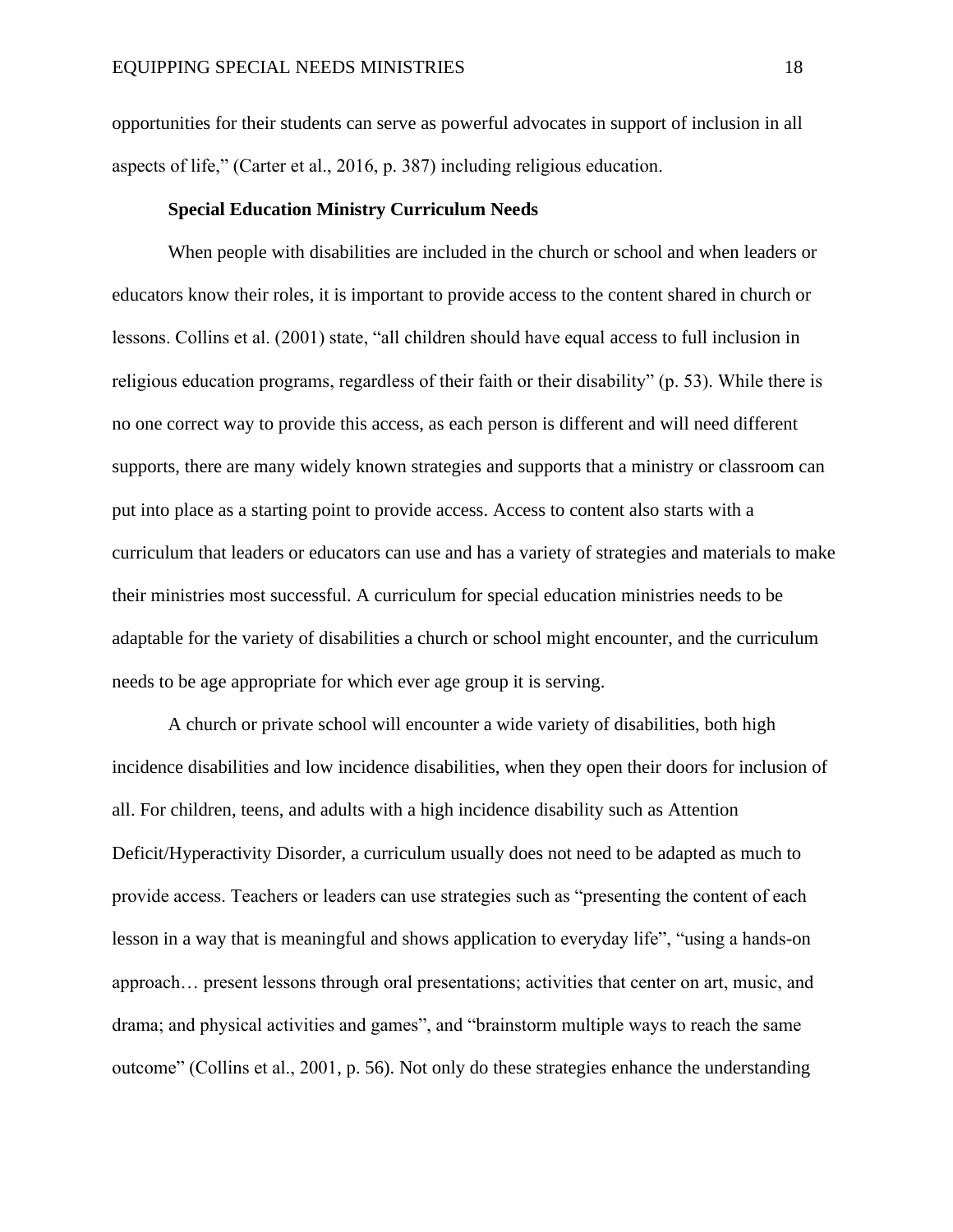and participation for students with disabilities but will also enhance understanding for the student's nondisabled peers. Burton, Paroschi, Habenicht, and Hollingsead (2006) state, "through manipulation of the materials, children are able to represent in a sensorimotor form what they are not yet able to do in abstract thought" (p. 7). Lastly, a leader or educator can use repetition as a strategy because "repetition improved children's detailed understanding of these stories" (Burton et al., 2006, p. 10), which benefits not only the disabled student(s) but every student within the lesson or classroom. By utilizing strategies such as the ones listed, teachers or leaders are ensuring that the students are actively engaged with the lesson and can apply the lessons to their everyday lives. Students with a high incidence disability may not need as many supports or accommodations to be successful in the ministry, but it is important to have those supports so that they are as successful as possible.

The next group of individuals a church or private school may encounter is people with low incidence disabilities. Individuals with these types of disabilities may include people who are nonverbal, people in a wheelchair, or people with behavioral or low cognitive understanding. A church or private school will need to be prepared to provide access to these people but will need to have a wider variety of accommodations to the curriculum to be successful. Providing access to people with low incidence disabilities can look very different for each person. Downing and Eichinger (2003) share the strategy of "helping the teachers with materials like worksheets or items for science labs provides an opportunity for a student with moderate or severe disabilities to learn many skills: handle items appropriately, follow directions, work on math skills, engage in social interaction skills" (p. 28). The simple activity of passing out materials allows a student to work on a wide variety of skills while still participating in the content or lesson going on.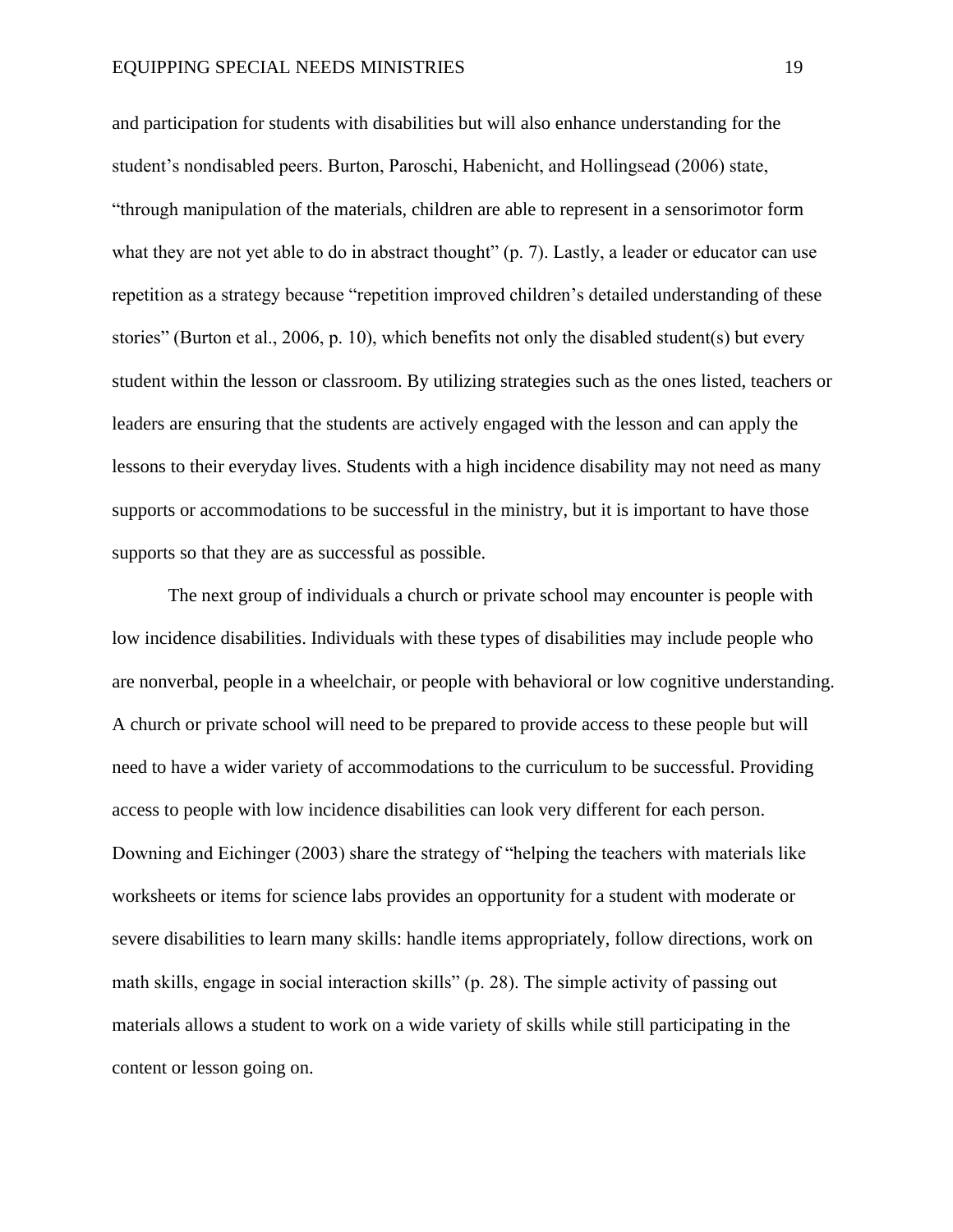For a student with a low incidence disability to fully participate in the curriculum, the leader or educator may need to make more intensive accommodations to the curriculum. "A student with moderate or severe disabilities may be able to pictorially represent the topic of study" (Downing & Eichinger, 2003, p. 29), so the leader or educator may need to create materials with images or show images in a lesson. These images can be used through "powerpoint, videos, portraits, slides, overhead projectors, or real objects" (Newman, 2011, p. 67). By having images embedded into the curriculum, the individual will be provided with the following learning opportunities: making decisions, learning vocabulary, and gaining general knowledge (Downing & Eichinger, 2003, p. 29). Each person may need different types, sizes, and styles of images for them to really connect to or understand. A leader or educator may be able to use real life images, stock photos, or picture symbols representing the content of the lesson. Which images to use will depend on the group of people that the leader or educator has and the level of cognition of the people within the group. "Several types of visual supports have proven effective and are typically available to young children with ASD" (Meadan, Ostrosky, Triplett, Michna, & Fettig, 2011, p. 30). Barbara Newman (2011) states, "some children are so tuned in to the visual environment that your words may be overridden" (p. 69), so it is important to incorporate visuals into the religious curriculum. "By providing children with an accessible, visual reference guide, you can enhance children's independence and decrease or eliminate adult prompting" (Meadan et al, 2011, p. 33) making these individuals more independent within the special needs ministry group and life in general.

When a church or private school encounters a student or group of people with low incidence disabilities, the ministry will need to provide much more accommodations to be successful in providing these students access to the content. For example, a person who is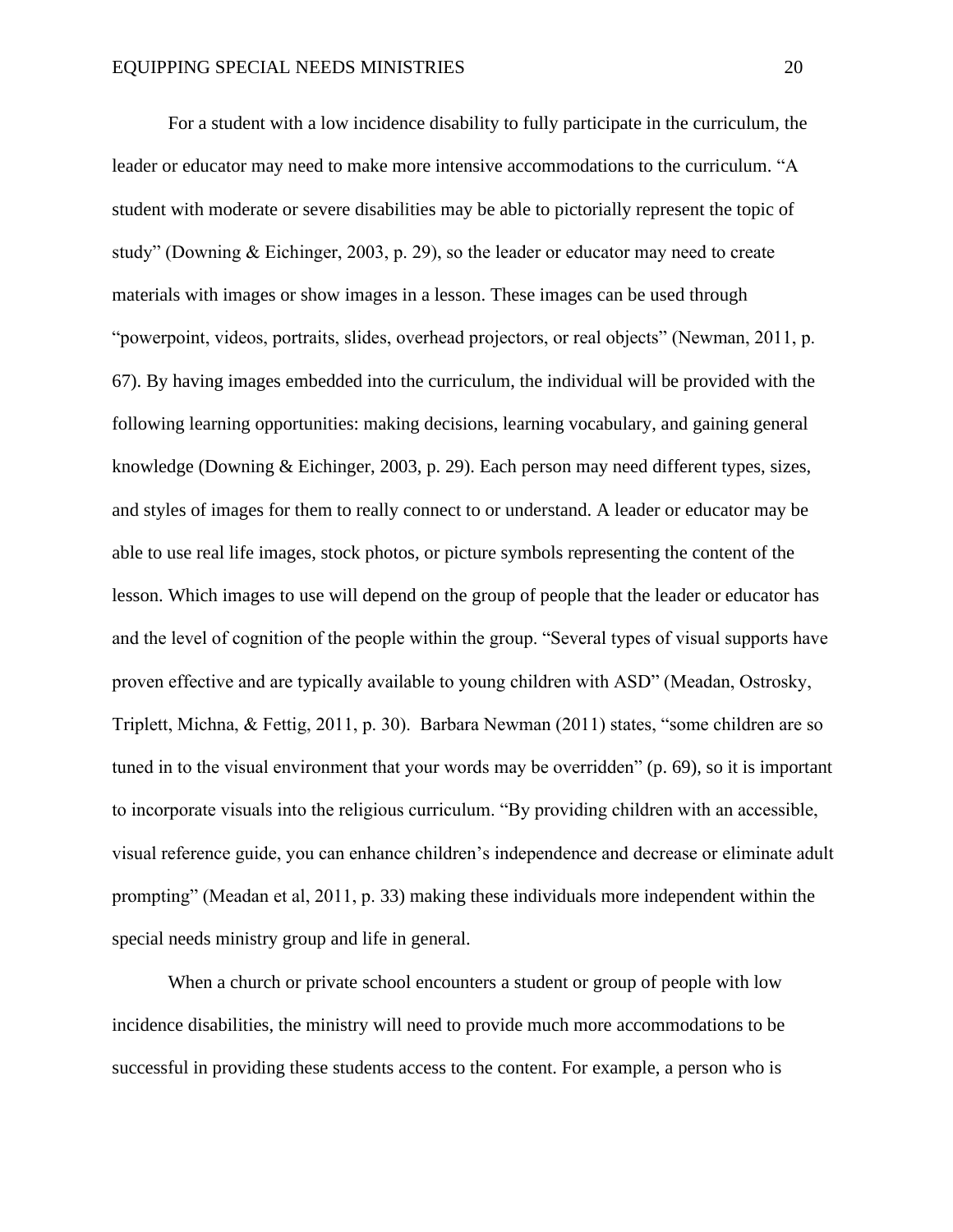nonverbal and wheelchair bound is going to need a wider set of accommodations than simply making the material related to his/her everyday life. Collins et al., (2001) state, "One strategy that researchers have shown to be an effective way to teach children with mental disabilities is the system of least prompts" (p. 56). In applied behavior analysis, there is a prompting hierarchy that the teacher or leader can follow to ensure that the least amount of prompts are being used. The prompts are the following: visual/picture prompt, verbal prompt, gestural prompt, model prompt, and physical prompt (Gaunt Ma & Karpel, 2017). When following these prompts from least to most prompting, an individual can learn the skills they need to complete tasks as independently as possible.

Many individuals with disabilities thrive off a routine and knowing what is coming next, especially those on the Autism Spectrum. A curriculum for a church would need to have a way to display or show a routine for individuals to see throughout the entire worship service and/or lesson. "Most of us use visual supports to navigate our days (calendars, maps, watches, to-do lists—even high-tech versions of these supports), so why not provide similar supports" (Meadan, Ostrosky, Triplett, Michna, & Fettig, 2011, p. 28)? One strategy for establishing a routine in a worship service would be to simply have a printed order of worship for individuals to read and know what is going to happen next. These individuals could read it throughout the service or their day and would have the ability to cross things off when they are complete or keep an eye on what is coming next. However, not all individuals are able to read printed words, so a picture schedule would be important for these individuals to utilize. "Many classroom teachers use picture schedules… by placing pictures on separate cards, teachers can turn over one picture as an activity is completed" (Newman, 2011, p. 53). Seeing a schedule posted "gives a person the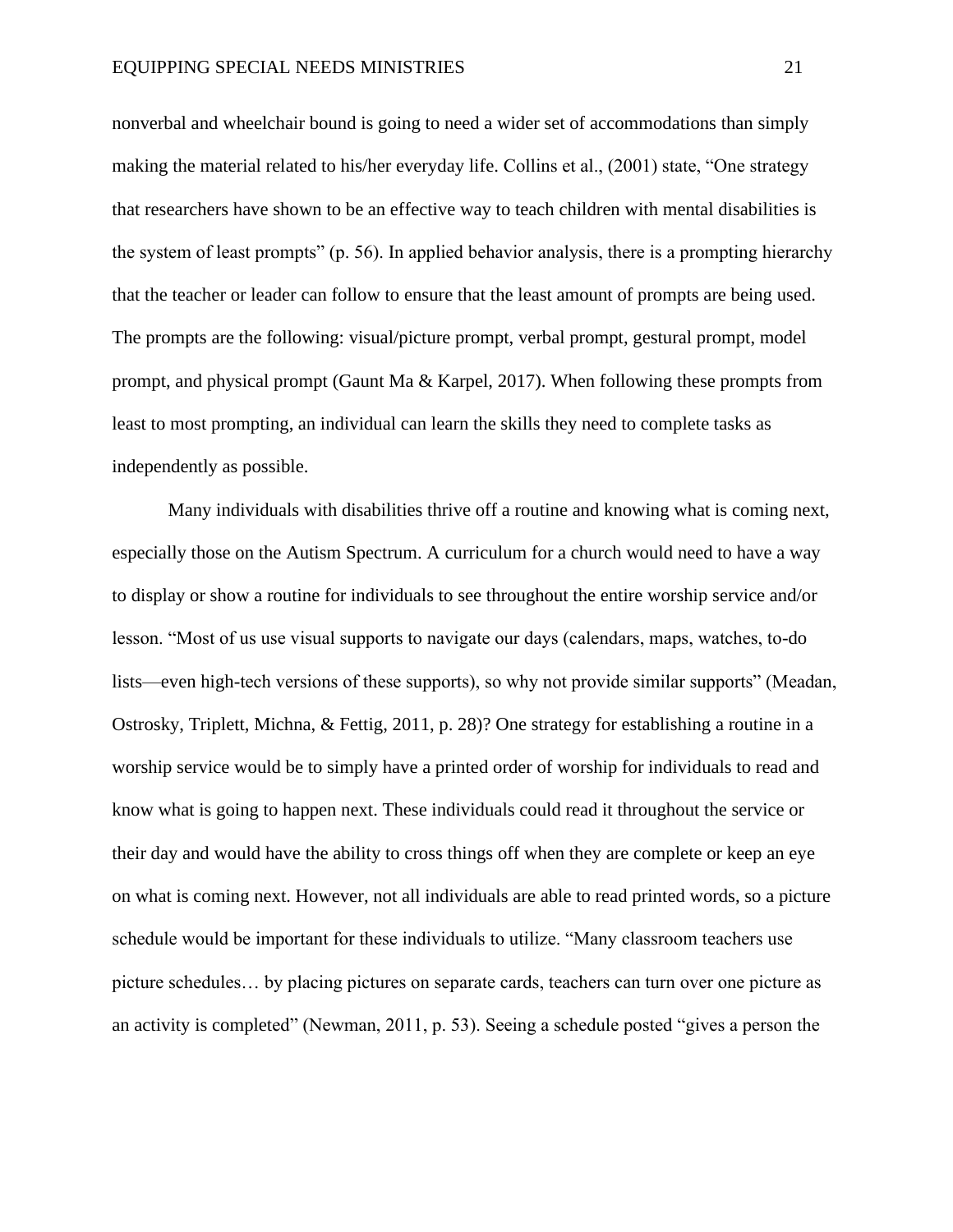security of knowing what to expect" (Newman, 2011, p. 55). Again, each individual's needs are different so which pictures to use would have to be specific for the individual.

In many religious beliefs, the language used can be confusing and challenging for those with various disabilities to understand. Barbara Newman (2011) states, "our faith language is also filled with interesting phrases. Interpreted literally, these things can be scary and create confusion" (p. 25). For example, 1 Peter 3:19-20 says, "after being made alive, he went and made proclamation to the imprisoned spirits— to those who were disobedient long ago when God waited patiently in the days of Noah while the ark was being built. In it only a few people, eight in all, were saved through water". When reading this passage, it can be confusing to teach what a spirit is where these spirits may have gone for so long. To adequately teach those within the church, leaders and curriculum needs to be equipped to "translate" these confusing passages and phrases so that all will understand.

A formal curriculum is a high need for a special education religious ministry as there is little to nothing available for ministry leaders. Morse (2001) states, "specially designed instruction, in turn, refers to the content, methodology, and delivery of this instruction" (p. 6). Many organizations provide a couple books, leader guides, topic ideas, a few worksheets, and some videos to watch, which is not enough for a leader to use and expand upon throughout a year or longer. While these materials are a positive start to developing a curriculum, a curriculum needs to go more in depth and provide an even wider variety of materials for the various needs and skills of individuals a church or private school will serve. A school receives a formalized curriculum, which serves

as a frame-work for the scope and sequence of a particular topic or content area. Typically, school districts publish and direct teacher use of scope-and-sequence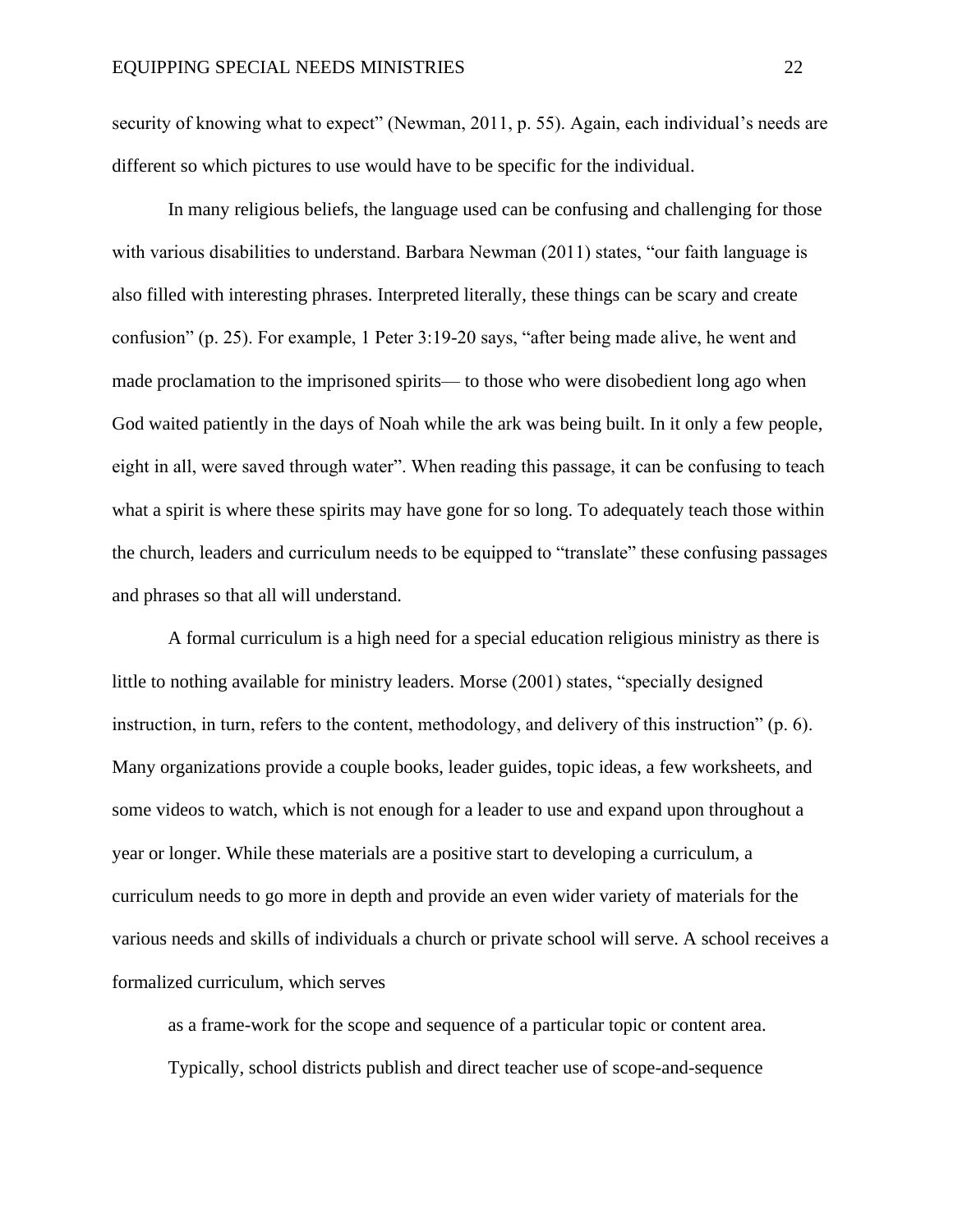guidelines that build a framework - within grade levels as well as across grade levels. These frameworks typically address the developmental needs of children, prevent unnecessary overlap in student curricular experiences, and lead to district goals and outcomes for schooling (Sands, 1995, p. 78-79).

While a special needs ministry is not a school district and runs very differently than one, a curriculum that incorporates a scope-and-sequence for the people that are served is needed so that materials are not repeated and so the learners are getting the instruction that they need.

When thinking about a formalized curriculum for special needs ministries, it would be important to think about all the aspects it would need to incorporate for the greatest success for the individuals both within the church and outside the church. For individuals with disabilities, a "curricula designed to develop skills in the areas of basic skills, communication, social/interpersonal skills, vocational skills, self-help and independent living, the arts, civic and community responsibilities, and recreation skills" (Sands, 1995, p. 70) is important as these individuals tend to struggle with the above skills. Popham (1969) states that "curriculum materials which are designed to be reproducible permit the developer systematically to improve the materials over time by testing their effects upon the intended learners" (p. 320), so including reproducible materials within a curriculum could enhance learning for an individual. A special needs ministry is a natural and different environment for individuals to work on these skills so that they can be generalized and practiced across multiple settings.

#### **Analysis**

<span id="page-23-0"></span>From the research it is clear to see that many people with disabilities and/or families with a child with a disability are not attending church or religious functions due to a variety of reasons, often because of a lack of support or a feeling of not being welcomed. Many churches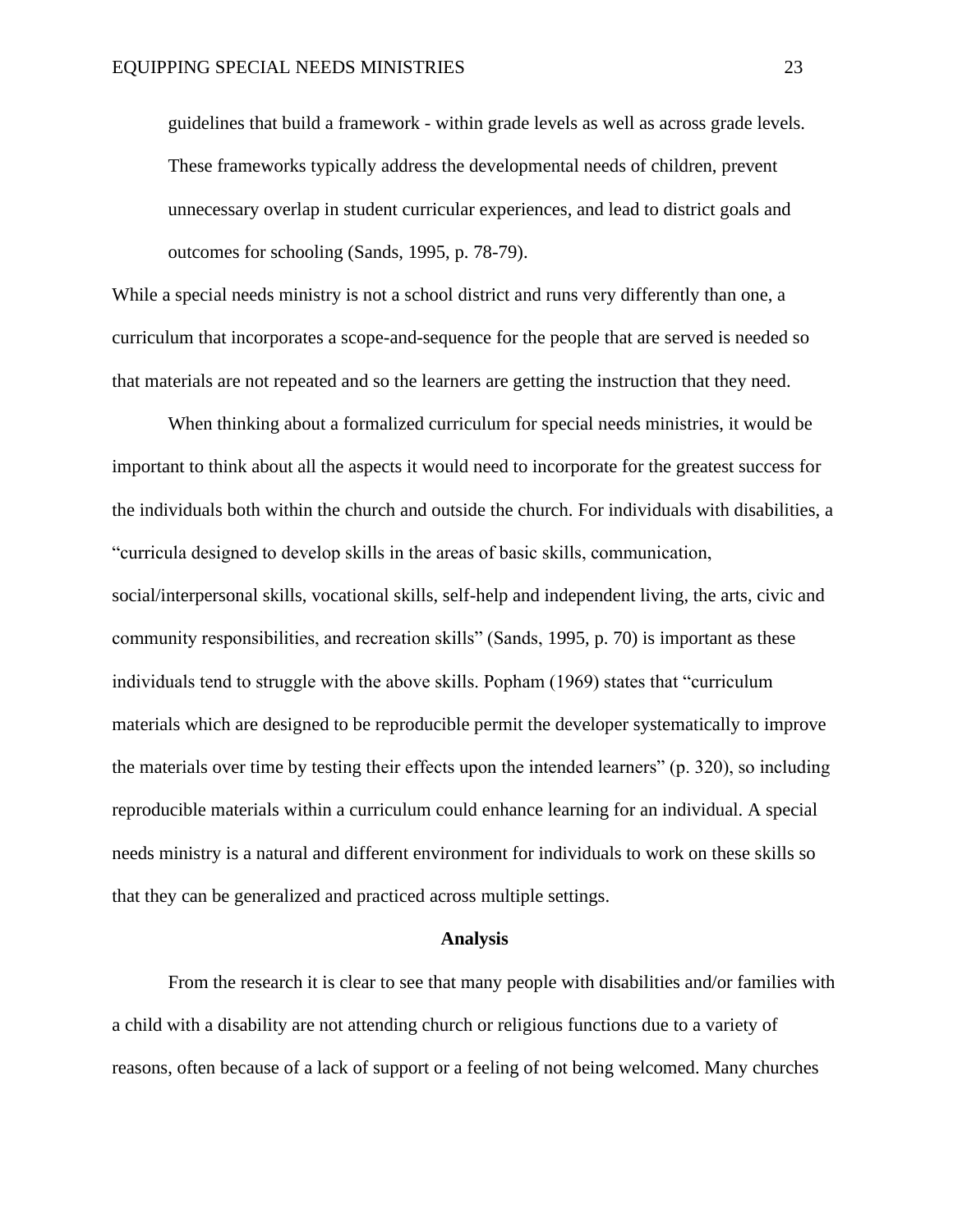and leaders within a church have a motto of "everyone is welcome" and yet "56% of parents of children with disabilities had kept their children from participating in a religious activity because support was not provided and 32% of parents said they changed their place of worship because their child was not included or welcomed" (Carter, Boehm, Annandale, & Taylor, 2016, p. 373). As a church and/or educational leader within a religious group, having a motto or belief that "everyone is welcome", and truly wanting to live out this motto or belief, these supports need to be put into place because "as a church we must not allow fear or uncertainty to rob us of enjoying and delighting in God's gifts to our community. By excluding those in the body of Christ who have a disability, we cheat our faith communities out of some of God's gifts for us" (Newman, 2011, p. 18).

To effectively live out the belief and motto of "everyone is welcome", a church or religious group may need to turn to or hire a specific leader who can work alongside families and individuals to create an atmosphere of inclusion. This leader needs to have experience working with individuals with disabilities, to be personable and willing to work with families, be professional in their work, and to train or teach volunteers or the church congregation in worshipping alongside brothers and sisters with disabilities. An important first step for a leader is to work alongside families and the individual as much as possible to ensure they are getting their specific needs met to be successful in worshipping with the church. This can look like creating a support group, starting a disability ministry group, or including the person or child into the church's activities such as Sunday School, choir, or other activities within the church. When a family and individual is welcomed and serving, relationships with those within the church will begin to bloom. Another important piece for a leader or educator to do is provide adequate training for the congregation and volunteers seeking to work and worship alongside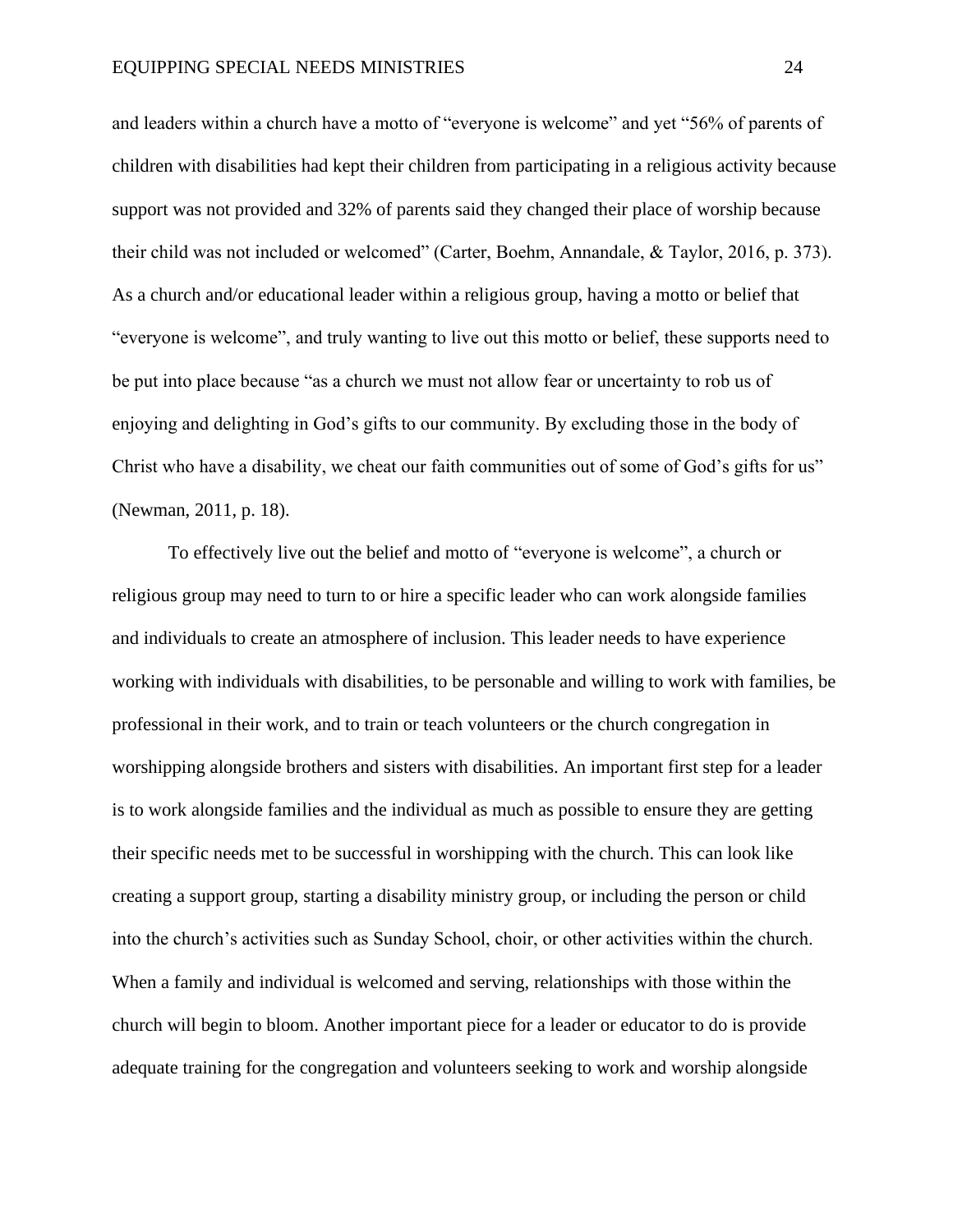#### EQUIPPING SPECIAL NEEDS MINISTRIES 25

these families or individuals. Trainings can come from personal experience, families or individuals with a disability, and/or a member of the congregation with experience. Additionally, the leader may want to reach out and have an educator, paraprofessional, or other professional who works with the individual provide training and attend activities or services with the individual as they feel comfortable. A leader cannot expect members of the congregation to jump right in and feel comfortable worshipping and working alongside these individuals without some form of training.

Lastly, to truly be fully included into the church or a religious organization, the individual with a disability needs to be able to access the content taught within the church and/or lessons. Having access to the content can look very different depending on the individual and the severity of his/her needs. Some individuals may simply need an outline of the sermon or a bulletin outlining the whole worship sessions. Other individuals may need more intensive adaptations such as less lighting, preferred seating, pictures relating to the content, or many other forms of adaptations. A specialized curriculum that has adaptations already created for a leader or educator is crucial for the success of an individual in understanding the content. A leader or educator may need to spend time creating or adapting materials or parts of the worship session to make these individuals most successful. Research shows that a curriculum is most successful when it provides a scope and sequence for a leader and can be related to all areas of a learner's life.

#### **Application**

<span id="page-25-0"></span>When thinking about starting a disability ministry or "revamping" one that is already in place, an incredibly important first step would be to start with training. Within my professional practice, I would create several different training sessions to better educate church staff and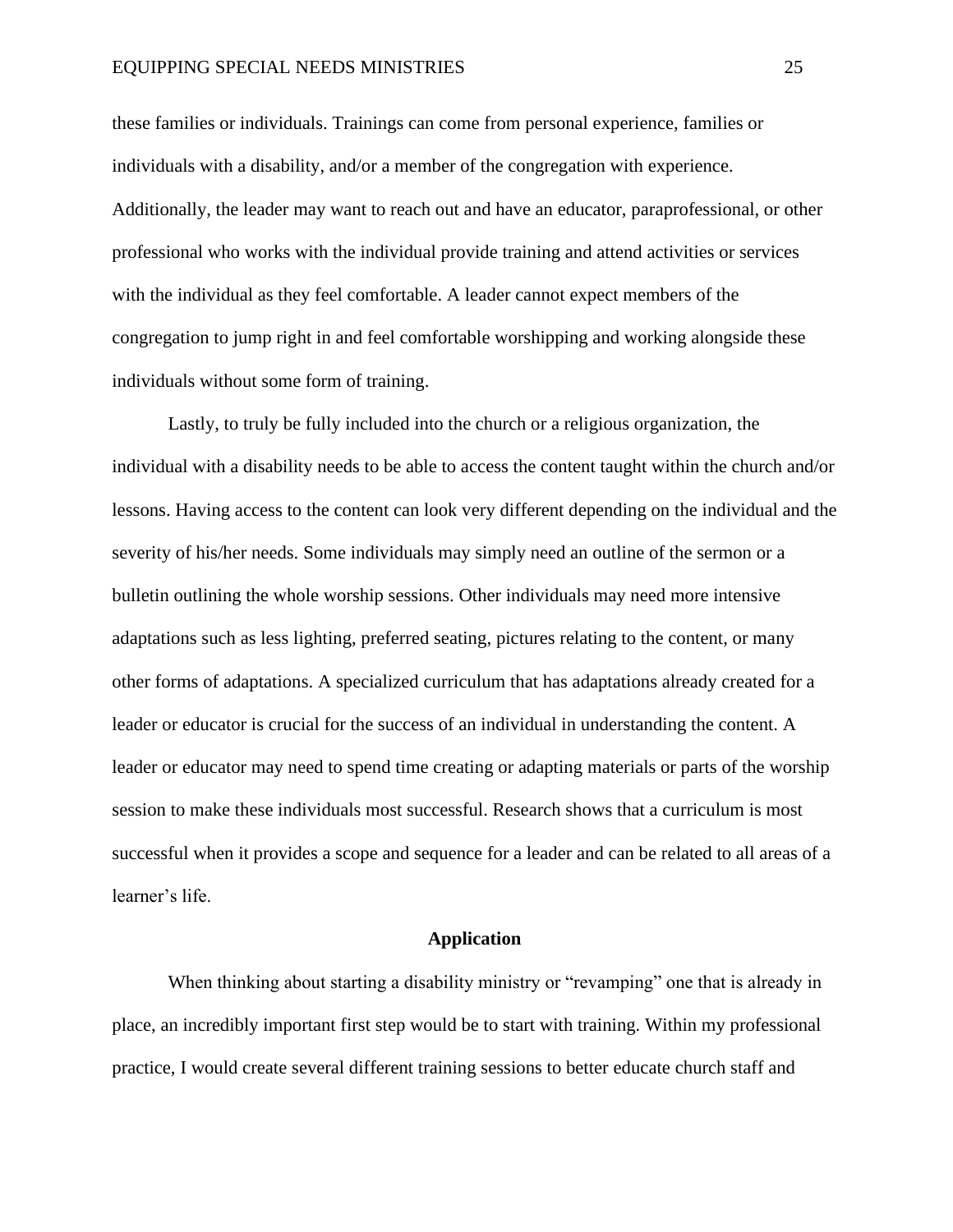volunteers on different strategies, tips, and how-to. These trainings would incorporate both research and hands on activities so that the attendees would gain as much knowledge as possible. For these various trainings, I would invite families with individuals with varying disabilities so that the family and potentially the individual could share stories and strategies to help make the church a more inclusive environment. Additionally, I would create a smaller group of individuals such as a leadership team and meet with them more frequently throughout the year so that the ministry would continue to run as smoothly as possible and provide ongoing training. I would also meet with this leadership team to discuss ways in which the church could incorporate individuals with disabilities into our worship and problem solve any situations that including these individuals would bring such as lighting, hand shaking, or loudness of the service. Within Barbara Newman's book, she has created several handouts a church could utilize to get to know the individuals within it so that they are most successful in the religious setting. In my own personal training, I have completed an "important to and important for" worksheet for my nonverbal students, which could be created by families and/or caregivers of individuals for a disability ministry to use to get to know the individual.

Another important piece towards beginning a special needs ministry or to becoming a more inclusive church is to sit down with the individual and/or the families of the individual with a disability. Having a conversation about what supports are needed to be successful within the church setting is an important discussion to be had. Within the research above, there are many circumstances where family members reported a feeling of no support because their various needs were not or could not be met within that specific church setting. Knowing what a particular individual or family needs to be successful within the church helps create the feeling of inclusion for all. I would also make sure to have a meaningful conversation with the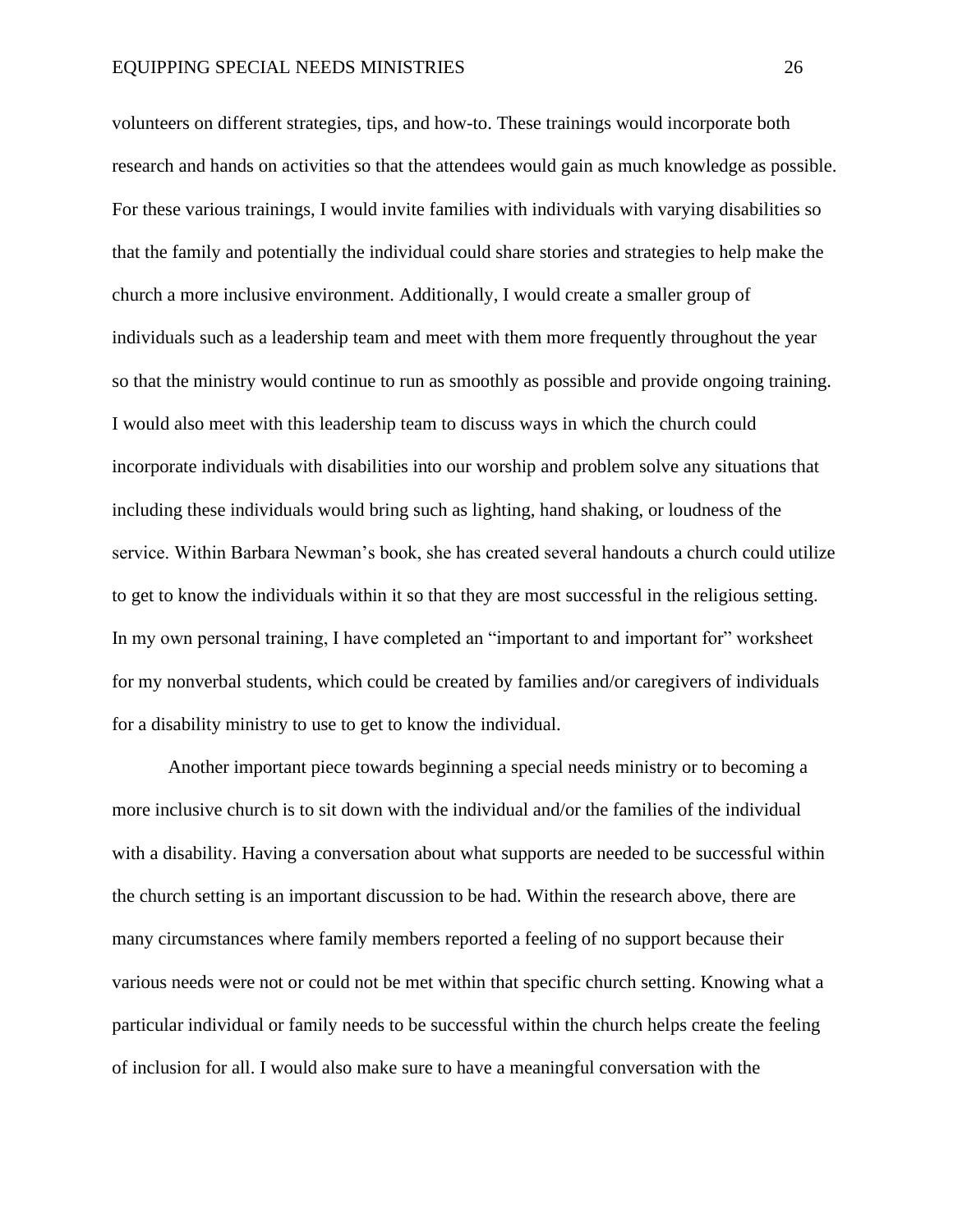individual as well because these individuals go through a lot in their lives and could be closed off to different environments. It would be crucial to get as much information from the individual so that he/she would be comfortable in new environments. As a special education teacher, this piece tugs at my heart because I am a huge advocate for my students on a daily basis, alongside the family. Reading the research from Carter, Boehm, Annandale, and Taylor (2016) that "56% of parents of children with disabilities had kept their children from participating in a religious activity because support was not provided and 32% of parents said they changed their place of worship because their child was not included or welcomed" (p. 373) has also challenged me in thinking about how important it is to have a relationship with the family and/or individual. Seeing and reading these statistics is overwhelming and disheartening both as a special education teacher and a Christian. Reading this research made me feel like both myself as an individual and myself as a member of a whole congregation is completely failing those with disabilities when it comes to including them into our worship. Within my professional practice, I would like to be that advocate for an individual and/or family within the church and also offer advice to families who may not attend my church, should the opportunity arise.

To help individuals have access to the content shared within a worship service, a Sunday school lesson, or small group meetings, I would find and create materials that an individual could utilize based on his/her individual needs. Some individuals might need a simple outline to follow to either take notes or to stay focused, while others many need more hands-on materials to learn. Some products that could be created to help individuals be most successful could be file folders, writing/note taking journals, slide shows, visual schedules, and the list could go on. When thinking about structuring a disability ministry meeting, it would be important to utilize a wide variety of materials and styles of learning as well as preferences. As I think about my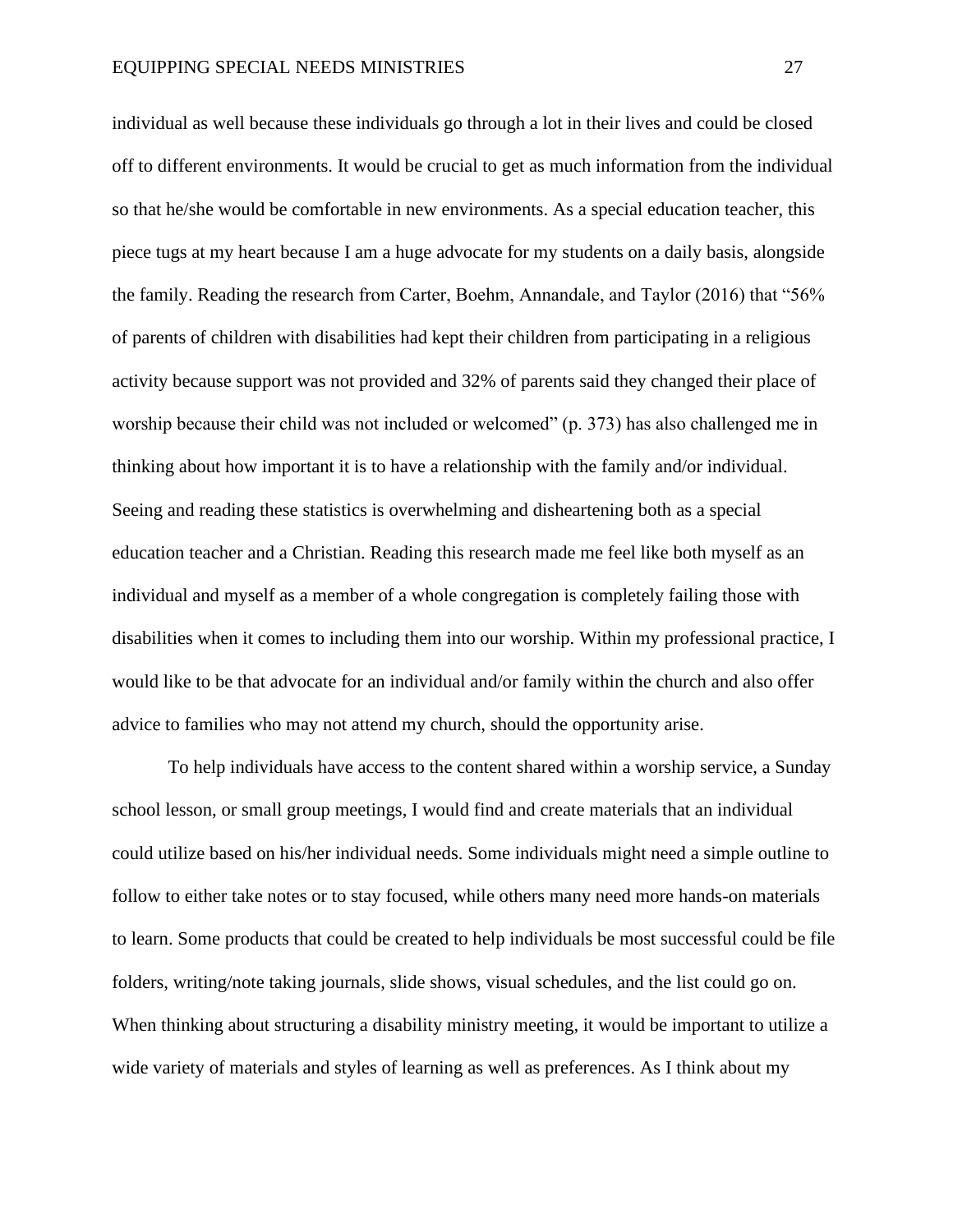personal preferences in church, I know that music is my favorite part of a worship service but not all people value that first. So, it would be important to have a variety of activities or materials that individuals could utilize and learn from within a meeting or worship service. Just the same, I learn best from hands on practice, but that is not true for everyone else. It would also be important to create and use a variety of strategies to teach individuals with disabilities about Jesus. When there is a variety of activities and strategies put into place, the chances that everyone is engaged and have access to the content only increases.

After meeting with a family to see what supports are needed, training volunteers, and working towards making a more inclusive environment, one of the next items on my list would be to simply create a more inclusive congregation. Researchers Irvine and Lupart (2006) studied different areas and their views on special education, inclusion, and individuals with disabilities in the community. One interesting piece of their research comes from a rural community and they report that "there is not necessarily a need for special programs; rather, an attitude shift is more effective. This attitude shift comes with increased awareness within each community. As individuals with disabilities are more visible in the community, other community members begin to experience and understand the benefits of inclusion and the contributions persons with disabilities can make to the community. With increased visibility comes increased acceptance" (p. 121). These words really stuck out to me because at my current church we have one service called "Friendship Sunday" where the individuals who were apart of Friendship Ministry that year get to lead us in worship, and that's all we hear from them. They meet on separate days and rarely, if ever, attend our church. Through this research and learning, I have come to realize that yes, it is amazing that we have this ministry, but it is beyond sad that our friends only attend one service a year with us. We are doing a complete disservice to them because we are putting them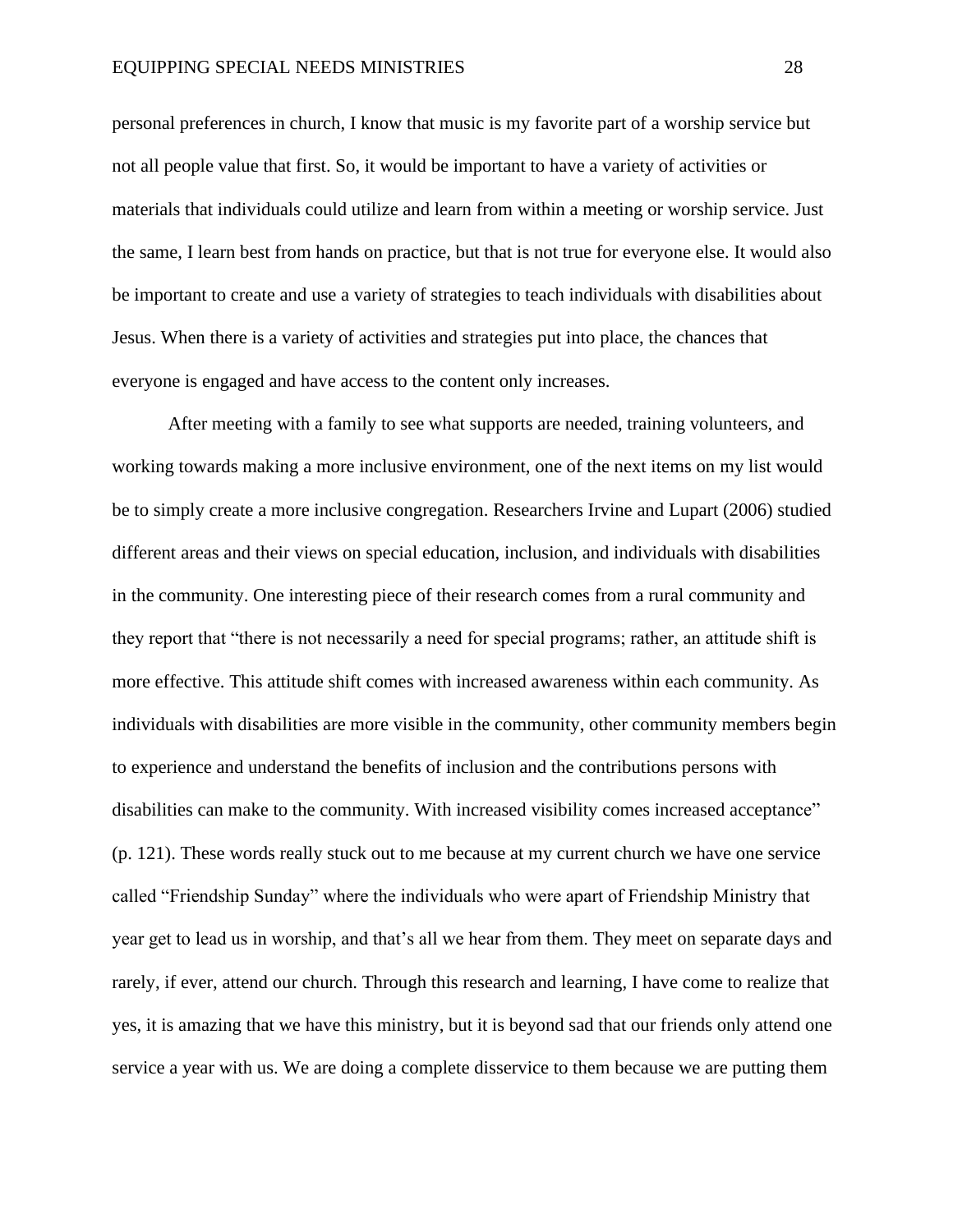on a pedestal rather than incorporating them into our worship and congregation. As I have been reflecting and thinking about this research and this idea, I have come to realize that rather than creating a specialized program, we need to focus on creating an inclusive church or school. Yes, a Friendship Ministry is important and yes a disability ministry is important, but a fully inclusive church or body of believers is far more important. One way to increase or create this type of church is to simply start inviting people to church, to sit with them, and to be their friend.

#### **Conclusion**

<span id="page-29-0"></span>In looking over and reading the research, there are several key elements a church or private organization needs to have in place to create a more inclusive environment for individuals with disabilities. First, individuals need to be welcomed into these places and experience different parts of their community. "As individuals with disabilities are more visible in the community, other community members begin to experience and understand the benefits of inclusion and the contributions persons with disabilities can make to the community" (Irvine  $\&$ Lupart, 2006, p. 121). Second, a leader or educator needs to reach out and support families and individuals with disabilities to ensure supports are in place so that everyone feels welcome. This leader also needs to train volunteers and members of the congregation on how to interact with and support these individuals. Lastly, a curriculum or other supports need to be set in place so that individuals can have access to the content being shared with them either through a lesson or through a worship service.

The current research on inclusion of all individuals in the religious setting is growing but not in high rates like many other research topics. While there are current pieces of research outlined, there are a few articles that were written much earlier. These older articles were and are important to the research because they show how much is being studied from year to year and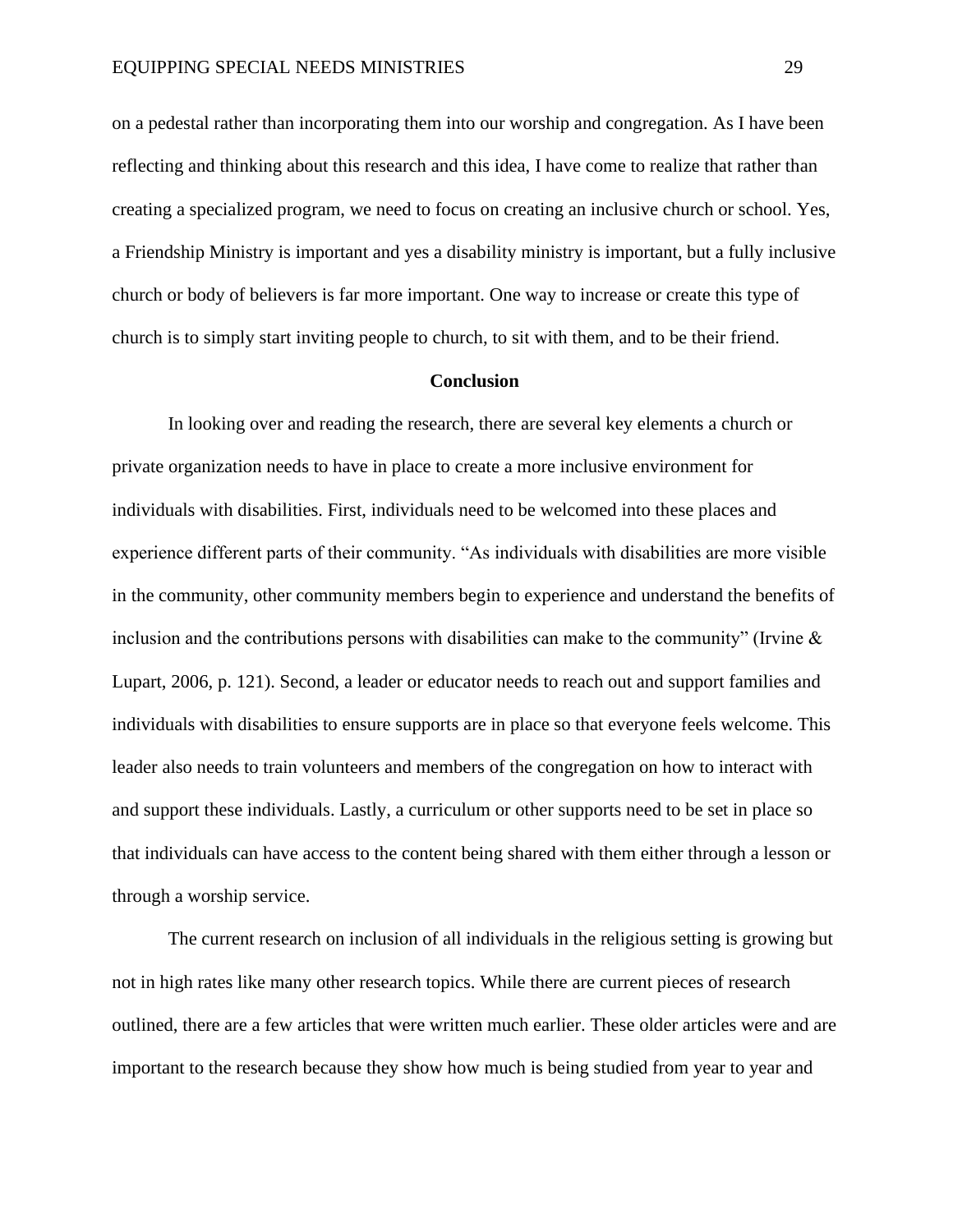where the research on this topic started. In future studies, it would be important to interview and talk about inclusion with individuals with disabilities because their voices and thoughts need to be heard and held in the highest regard. Additionally, it would be important for researchers to interview and observe current disability ministries and leaders on how these people started and what they see their role is. Others who have started this process in the church can offer important insights and share success stories that they have experienced with individuals desiring to do the same work as them. Most research found came from a parent or family's perspective, which is an important perspective to hear and understand; however, hearing from an individual and a leader can be equally as important to this research.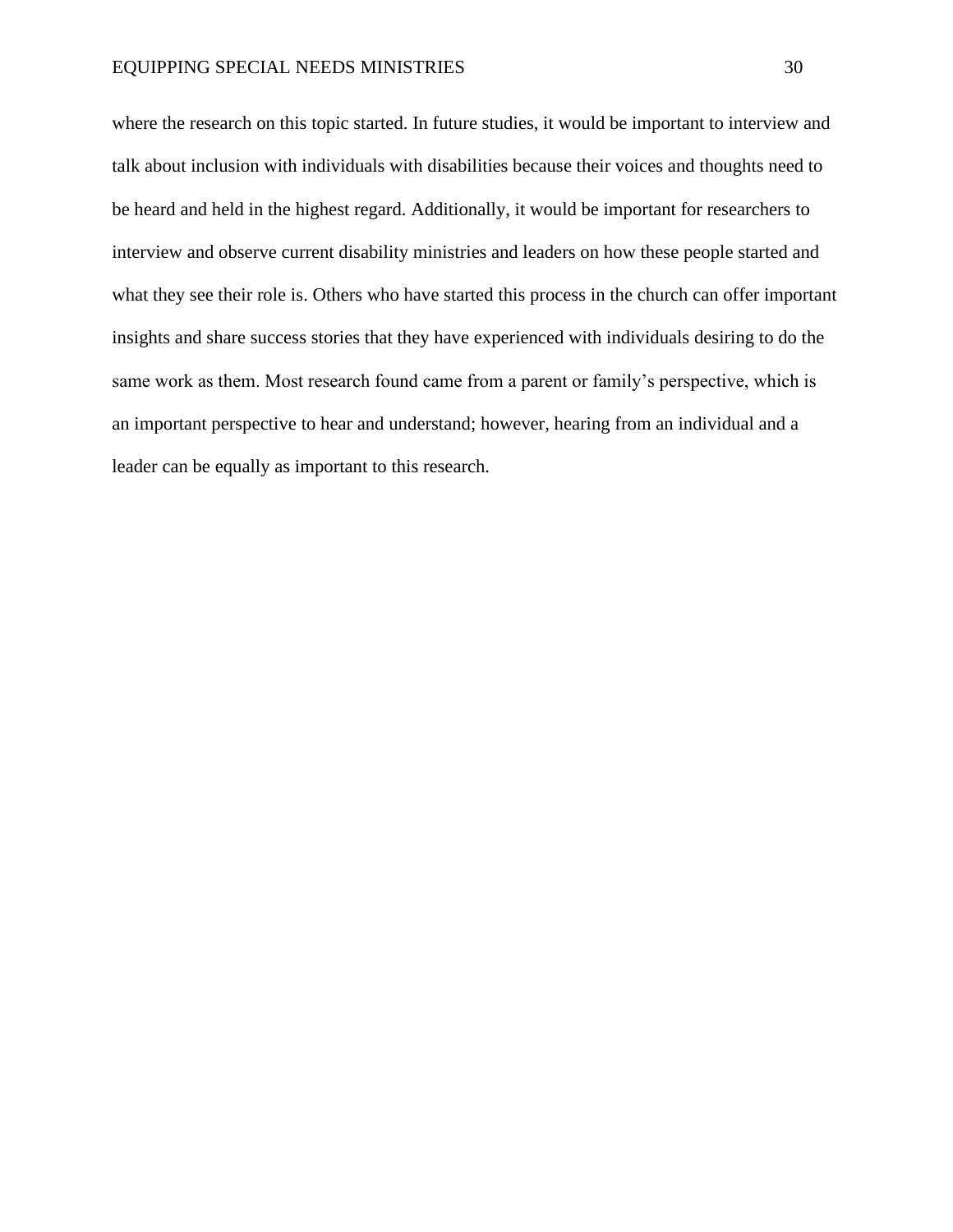#### **References**

- <span id="page-31-0"></span>Ault, M. (2010). Inclusion of religion and spirituality in the special education literature. *The Journal of Special Education, 44*(3), 176-189.
- Ault, M. J., Collins, B. C., & Carter, E. W. (2013). Congregational participation and supports for children and adults with disabilities: Parent perceptions. Intellectual and Developmental Disabilities, 51, 48–61. doi:10.1352/1934- 9556-51.01.048

Battaglia, P. (1994). The americans with disabilities act. *Internal Auditor, 51*(6), 58.

- Burton, L., Paroschi, E., Habenicht, D., & Hollingsead, C. (2006). Curriculum design and children's learning at church. *Religious Education, 101*(1), 4-20.
- Carter, E. W., Boehm, T. L., Annandale, N. H., & Taylor, C. E. (2016). Supporting congregational inclusion for children and youth with disabilities and their families. *Exceptional Children*, *82*(3), 372–389. https://doi.org[/10.1177/0014402915598773](https://doi-org.ezproxy.nwciowa.edu/10.1177/0014402915598773)
- Collins, B., Epstein, A., Reiss, T., & Lowe, V. (2001). Including children with mental retardation in the religious community. *Teaching Exceptional Children, 33*(5), 53-58.
- Downing, J., & Eichinger, J. (2003). Creating learning opportunities for students with severe disabilities in inclusive classrooms. *Teaching Exceptional Children, 36*(1), 26-31.
- Foster, M. (2003). Testing the holy water: As part of a general belief in promoting the social inclusion of people with learning disabilities, michael foster was keen to encourage more people to attend his local church. here, he explains how he went about achieving his goal.(practice & research). *Learning Disability Practice, 6*(7), 16.
- Gaunt Ma, S., & Karpel, S. (2017, October 31). The prompt hierarchy. In *How to ABA*. Retrieved June 9, 2019, from https://howtoaba.com/the-prompt-hierarchy/